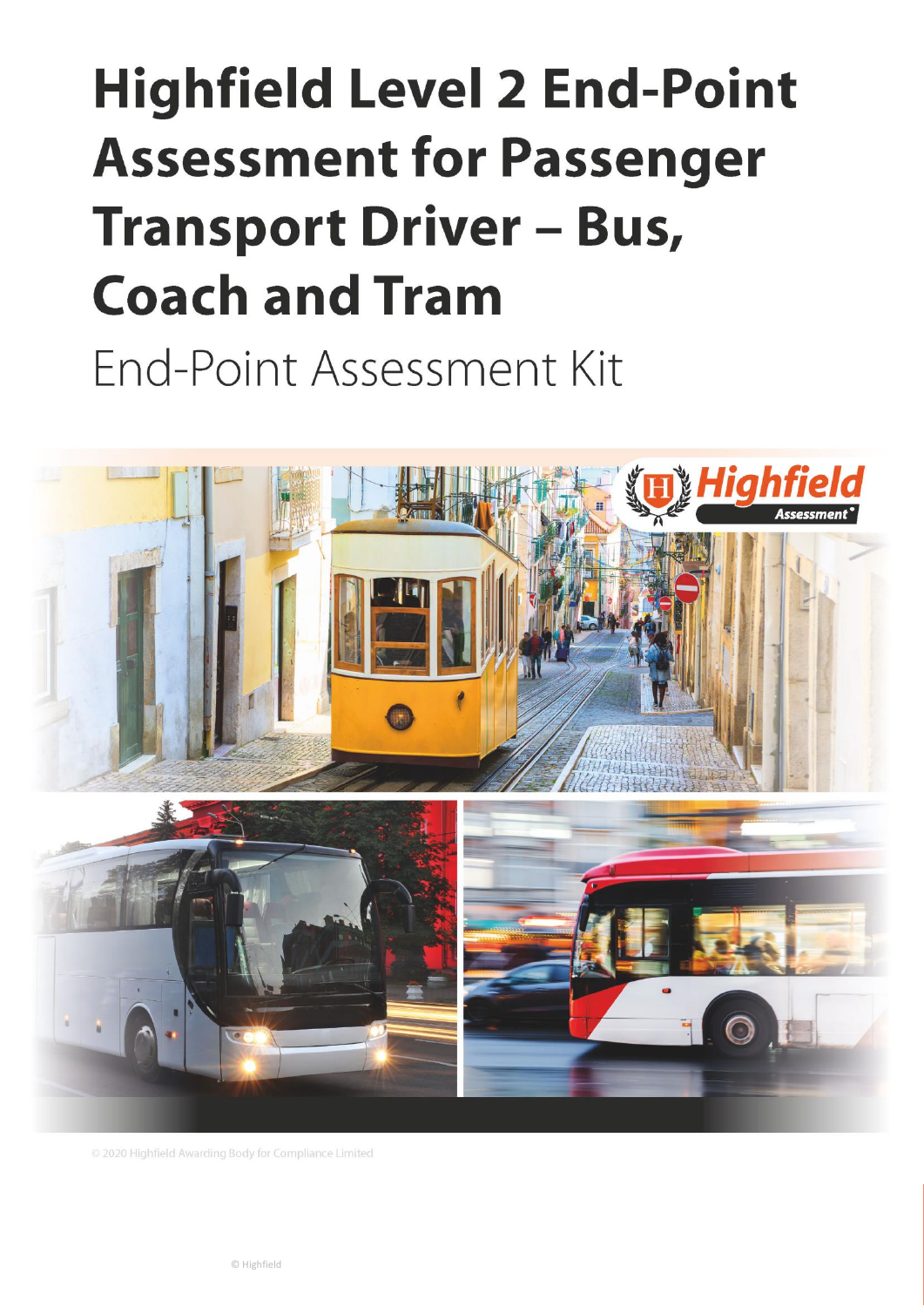# **Highfield Level 2 End-Point Assessment for Passenger Transport Driver – Bus, Coach and Tram**

# EPA kit

# **Contents**

Please click on the headings below to navigate to the associated section of the EPA kit.

| Passenger Transport Driver - Bus, Coach and Tram Standard10 |    |
|-------------------------------------------------------------|----|
|                                                             | 21 |
|                                                             |    |
|                                                             |    |

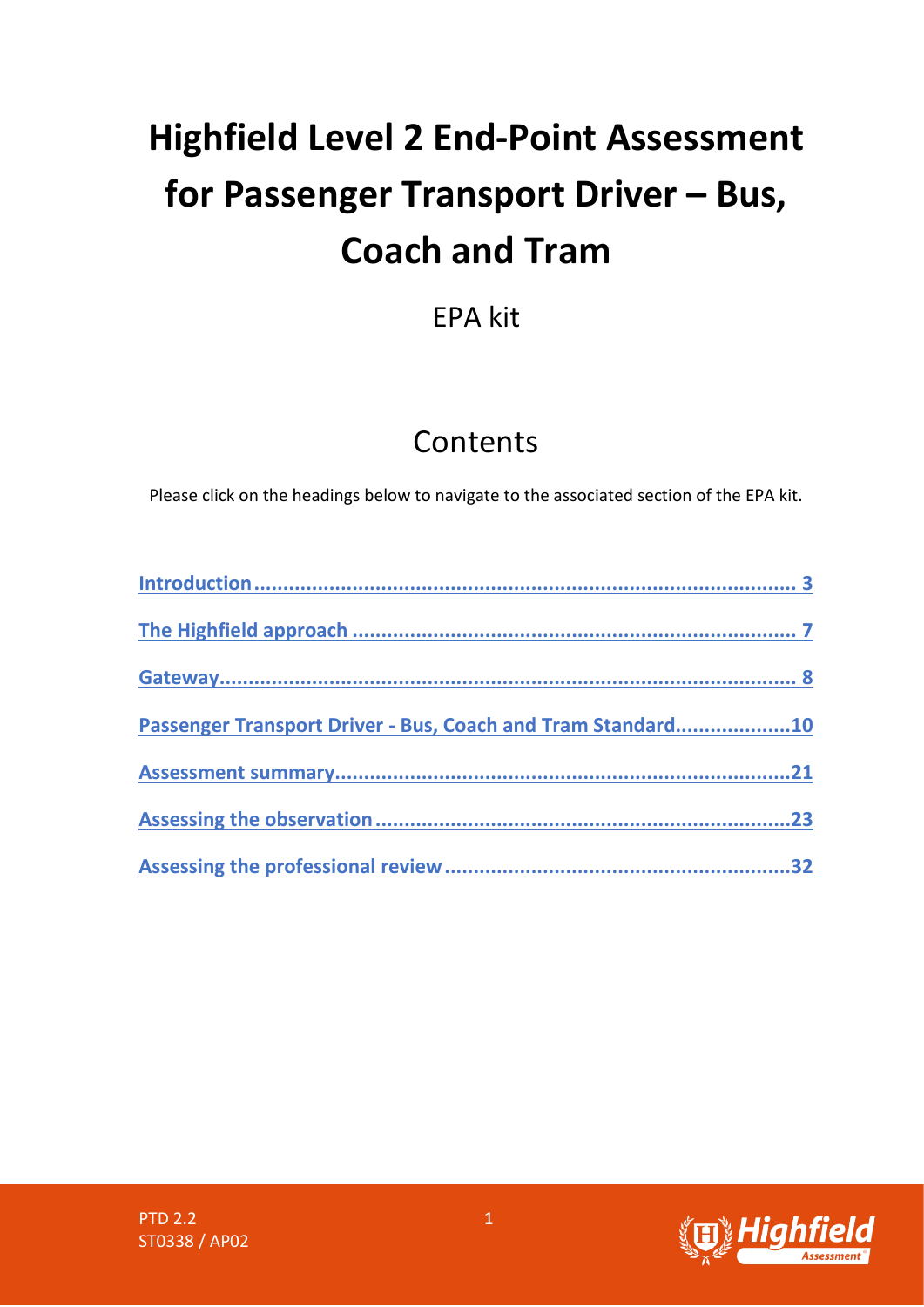# **How to use this EPA-kit**

Welcome to the Highfield end-point assessment centre guide for the Level 2 Passenger Transport Driver - Bus, Coach and Tram Apprenticeship Standard.

This guide contains advice and guidance for trainers on how to prepare for the end-point assessment. The approaches suggested are not the only way in which an apprentice may be prepared for their assessments, but trainers may find them helpful as a starting point.

Highfield is also developing the Highfield Passenger Transport Driver Apprenti-kit, which is a comprehensive learning resource designed to be used on-programme. Please note that use of this kit is not a prerequisite for apprentices undertaking the passenger transport driver - bus, coach and tram end-point assessment.

#### **Key facts**

| <b>Apprenticeship standard:</b><br>Level: | Passenger transport driver - bus, coach and tram<br>$\mathcal{P}$ |
|-------------------------------------------|-------------------------------------------------------------------|
| On-programme duration:                    | Minimum of 12 months                                              |
| <b>EPA window duration:</b>               | 7 days                                                            |
| <b>Grading:</b>                           | Only pass available                                               |
| <b>End-point assessment duration:</b>     | Maximum of 6 months                                               |
| End-point assessment methods:             | Observation and professional review                               |

#### **In this guide you will find:**

- a section focused on delivery, where the standard and assessment criteria are presented in a suggested format that is suitable for delivery
- guidance on how to prepare the apprentice for gateway
- detailed information on which part of the standard is assessed by which assessment method
- suggestions on how to prepare the apprentice for each part of the end-point assessment



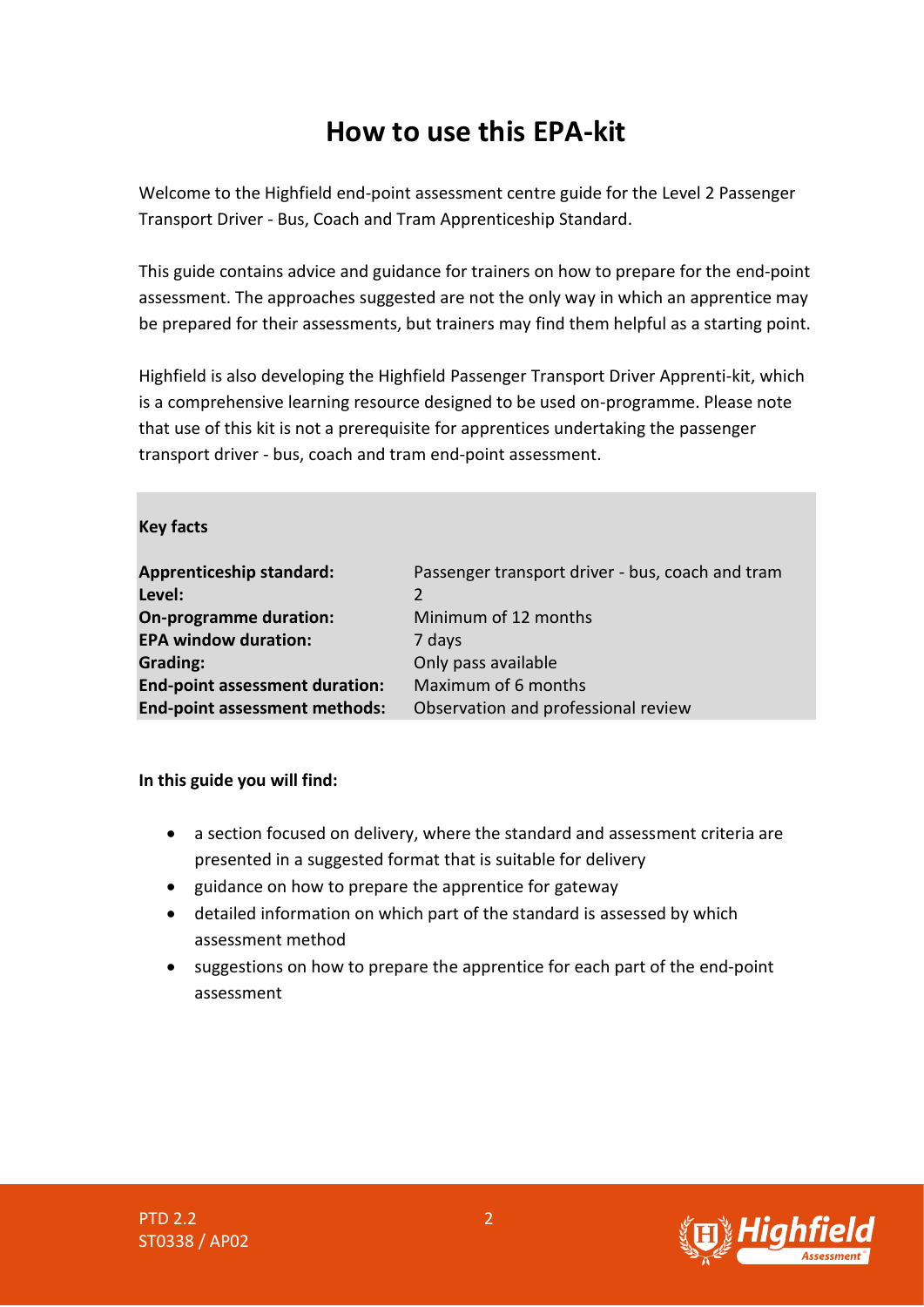# **Introduction**

### <span id="page-3-0"></span>**Standard overview**

Every day, millions of people travel on trams, buses and coaches to get to work, to see friends and family or to go on holiday. Passenger transport service professionals make a difference by ensuring they are able to travel safely, on time and in comfort from the beginning to the end of their chosen journey. An apprenticeship in passenger transport services is a great opportunity to acquire the skills, knowledge and behaviours that play a vital role in providing a high-quality, accessible and safe passenger transport service to all customers.

Depending on the type of transport system your employer is responsible for, you could be driving buses, trams or coaches. Your duties will include the effective and efficient operation of a passenger transport vehicle, driving legally and safely with a high attention to detail and prioritising the safety of the passengers and the wider public. An apprenticeship in passenger transport services is your first stop to a great career in the transport industry.

### **On-programme requirements**

Apprentices without level 1 English and maths will need to achieve this level and take the tests for level 2 English and maths prior to taking the end-point assessment.

Apprentices must hold a valid UK driving licence (at least Cat B) in order to access the apprenticeship and must be 18 years old by the time they are ready to gain their provisional vocational licence. It is the employer's responsibility to ensure the apprentice has, or is eligible to work towards obtaining, the relevant licence.

The apprentice will need to obtain the relevant licence prior to taking their end-point assessment.



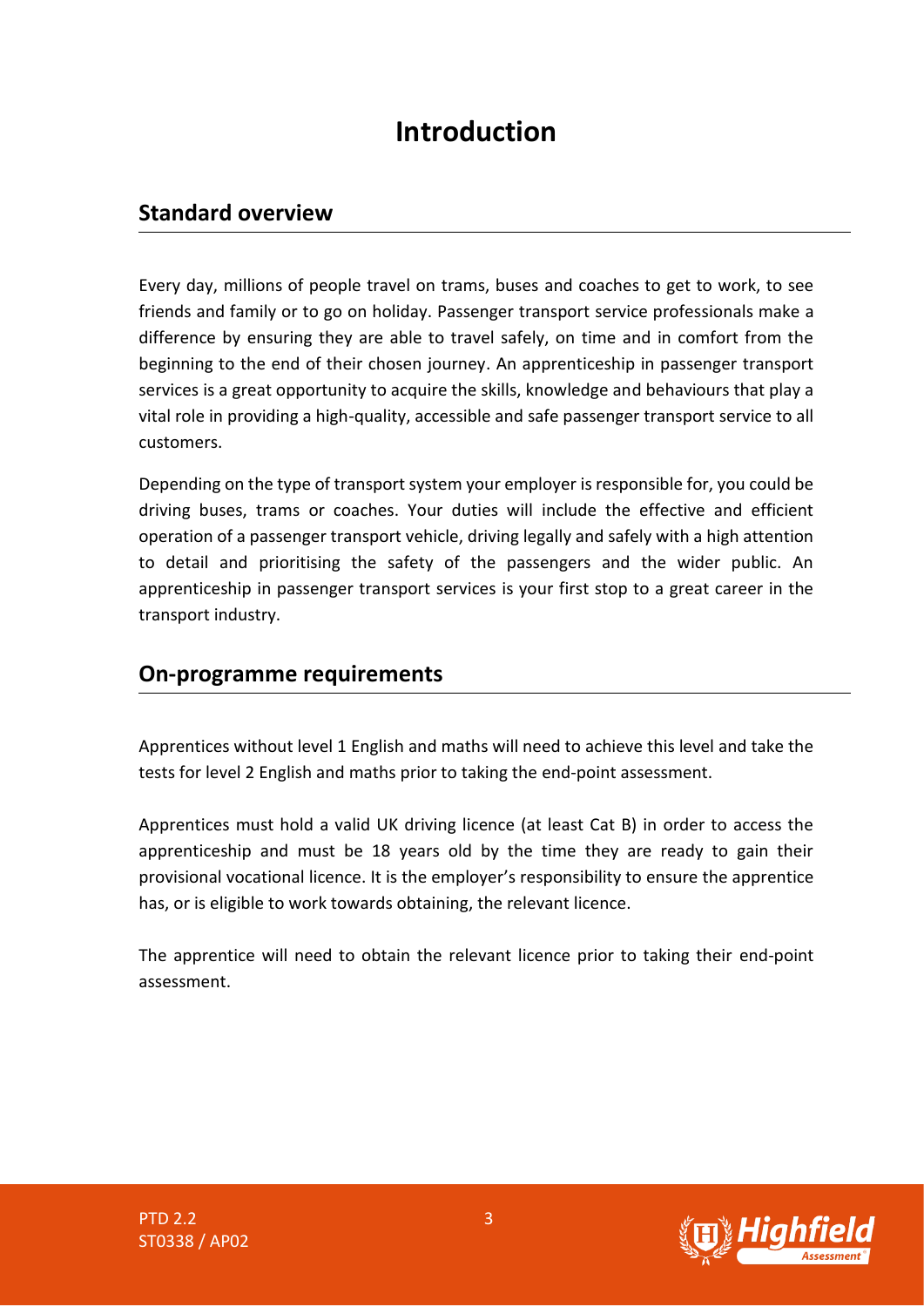#### **Journey Log**

In addition, a journey log is a mandatory requirement of the on-programme phase and must be completed by the gateway. The employer must be satisfied that the journey log reflects competency across the whole apprenticeship standard. The journey log is not assessed and instead informs the professional review.

Using a journey log will help to show how the apprentice has worked towards the achievement of competence across the standard and how their knowledge, skills and behaviours have developed during their apprenticeship. A journey log should:

- focus on personal development
- include reference to one of the bus, coach or tram roles
- include an initial, midway and end self-assessment of the apprentice's skills and behaviours
- help prepare the apprentice for the workplace

The journey log should be based on the apprenticeship standard. It should be used by the apprentice to assess themselves against the criteria in the standard, review their effectiveness and identify how to make improvements to their knowledge, skills and behaviours.

The purpose of the journey log is to assist the apprentice to show how they have worked towards the standard (criteria) and how they have developed during their apprenticeship. The evidence could include:

- an observation report undertaken by a third party, e.g. an assessor
- completed observational checklists and related action plans
- witness testimonies
- worksheets
- assignments/projects/reports
- records of any formal discussions, e.g. professional discussion, performance review
- records of oral and written questioning
- apprentice and peer reports
- diaries

The above is not an exhaustive list and can be provided in whatever format is desirable by the learner.



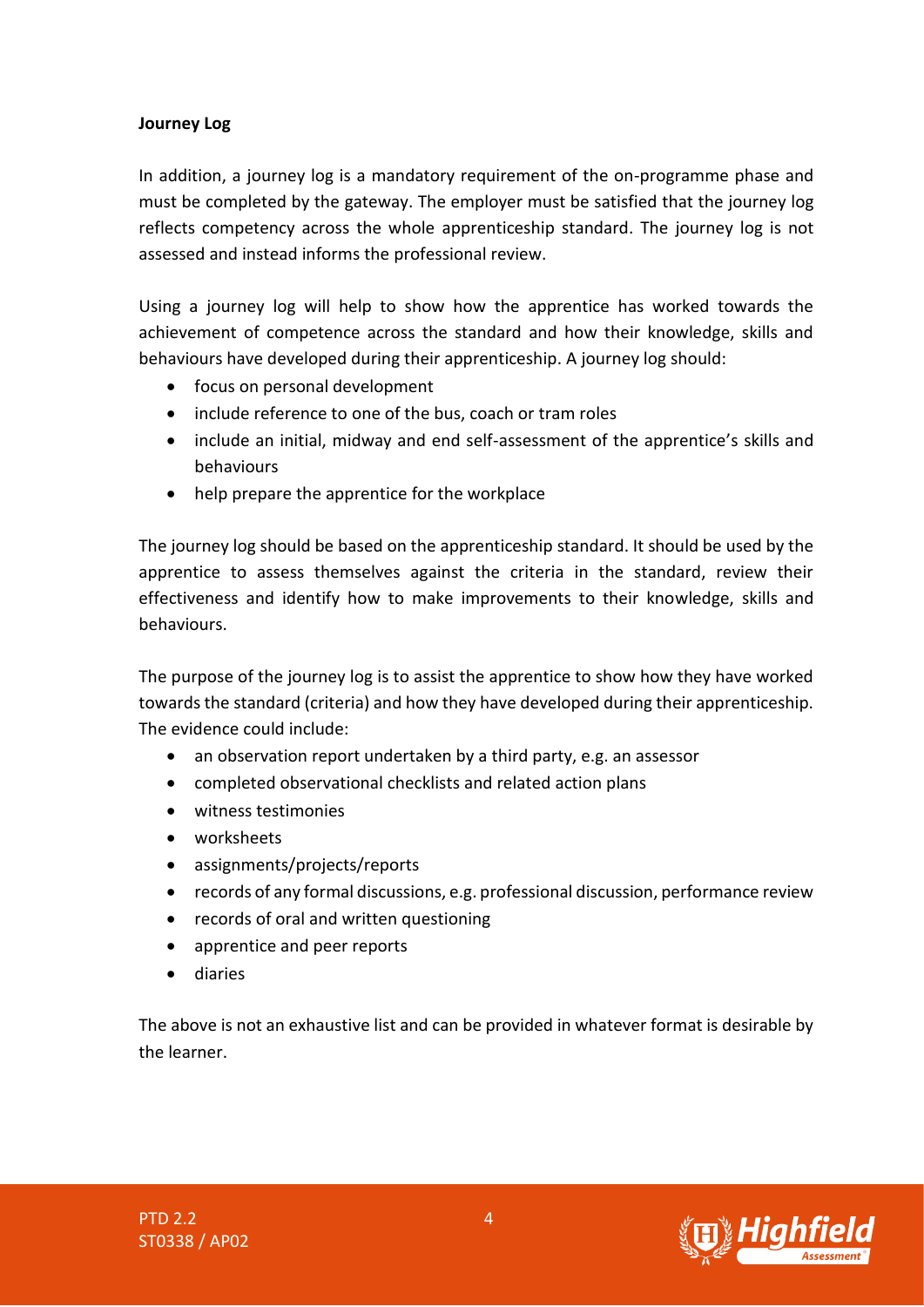They journey log is not an assessed component, its purpose is:

- to provide the assessor with insight into the learner's time on programme, which the questions for the professional review will be based on.
- for the learner to use for reference during the professional review, to assist them with their answers.
- to validate the information that the apprentice provides during the professional review - their answers and discussion should tie in with the content of the journey log. For this reason, the content of the journey log needs to be mapped to the standard.

Highfield requires a matrix to be used to map the evidence provided within the journey log to the standard. A sample matrix is available to download from the Highfield Assessment website.

The journey log should be submitted to Highfield Assessment with the gateway evidence. Highfield Assessment will use the journey log evidence to prepare questioning for the professional review.

# **Additional, relevant on-programme qualifications**

There are no mandatory qualifications for this standard, however, employers may wish to include relevant qualifications to help structure the on-programme delivery.

### **Readiness for end-point assessment**

The end-point assessment is synoptic, that is, it takes an overview of an apprentice's competence. It is important, therefore, that this should only take place when the employer is confident that the apprentice has met all the knowledge, skills and behaviours as set out in the standard. Once the employer is satisfied the apprentice has demonstrated full competence and that all criteria within the standard have been met, the apprentice can progress to the end-point assessment via the apprenticeship gateway.

An apprentice should not be recommended for end-point assessment until they are ready, and appropriate remediation support should be in place for those who struggle to meet the minimum requirements. The apprentice and the employer should then engage with Highfield to agree a plan and schedule for each assessment activity to ensure all components can be completed within a 7-day end-assessment window. Further information about the gateway process is covered later in this kit.

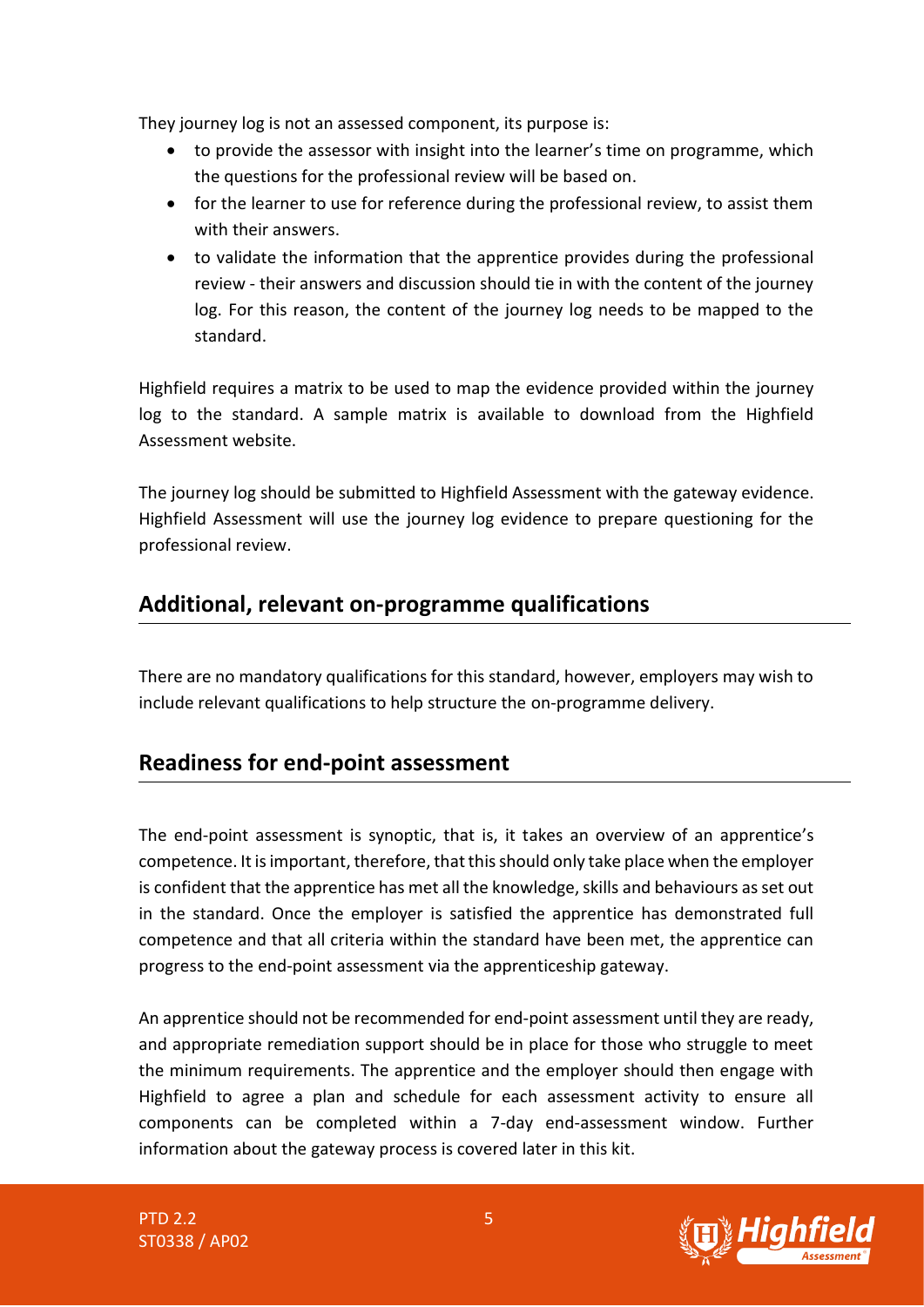Apprentices must ensure all of the following are completed on-programme:

- Achieve Level 1 maths and English qualifications
- Attempt Level 2 maths and English qualifications
- Hold the relevant driving licence
- Complete their journey log

# **Order of end-point assessments**

The order of end-point assessment will be as follows: the observation, followed by the professional review.

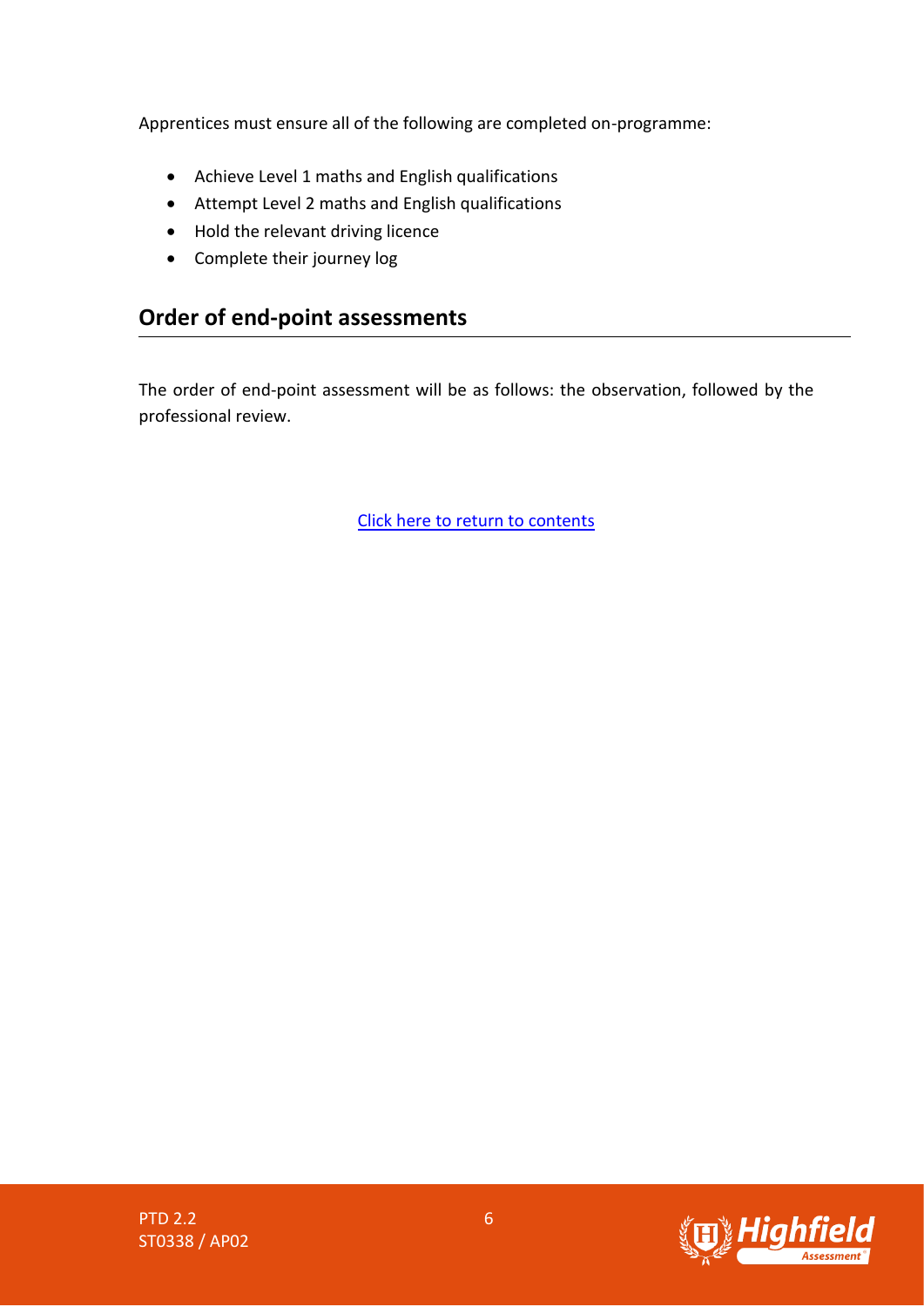# **The Highfield approach**

<span id="page-7-0"></span>This section describes the approach Highfield has adopted in the development of this endpoint assessment in terms of its interpretation of the requirements of the end-point assessment plan and other relevant documents.

#### **Documents used in developing this end-point assessment**

Standard (2017, ST0338)

[https://www.instituteforapprenticeships.org/apprenticeship-standards/passenger](https://www.instituteforapprenticeships.org/apprenticeship-standards/passenger-transport-driver-bus-coach-and-tram/)[transport-driver-bus-coach-and-tram/](https://www.instituteforapprenticeships.org/apprenticeship-standards/passenger-transport-driver-bus-coach-and-tram/)

End-point assessment plan (2018, AP02)

[https://www.instituteforapprenticeships.org/media/2015/passenger-transport-driver](https://www.instituteforapprenticeships.org/media/2015/passenger-transport-driver-final-for-publication-3-8-18.pdf)[final-for-publication-3-8-18.pdf](https://www.instituteforapprenticeships.org/media/2015/passenger-transport-driver-final-for-publication-3-8-18.pdf)

#### **Specific considerations**

Should an apprentice's role not include certain elements of an assessment criterion, or the opportunity to present certain criteria does not arise during the observation, the assessor will adapt the assessment as necessary, through simulation or questioning at the end of the observation.

Where it would be unsafe, impractical or not possible to carry out the whole, or part of the observation in a real-life setting, the use of simulation is permitted. This should be discussed with your end-point assessor prior to entering gateway.

Highfield requires a matrix to be used to map the evidence provided within the journey log to the standard.

The journey log should be submitted to Highfield Assessment with the gateway evidence. Highfield Assessment will use the journey log evidence to prepare questioning for the professional review. The journey log must be completed prior to entering gateway, and should be submitted to Highfield with the gateway evidence.

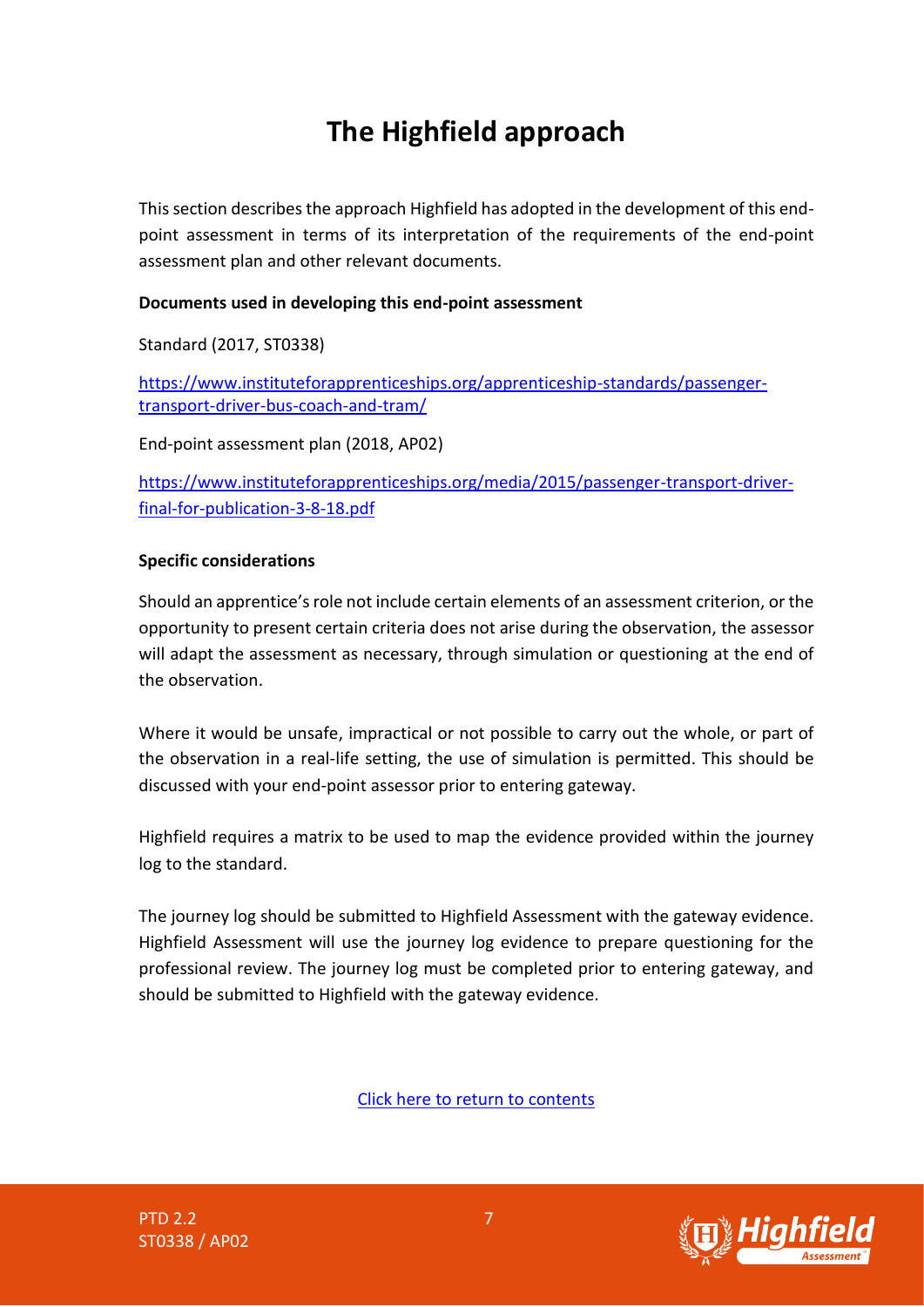# **Gateway**

### <span id="page-8-0"></span>**How to prepare for gateway**

After apprentices have completed their on-programme learning, they should be ready to pass through 'gateway' to their end-point assessment.

Gateway is a meeting that should be arranged between the apprentice, their employer and training provider to determine that the apprentice is ready to undertake their endpoint assessment. The apprentice should prepare for this meeting by bringing along workbased evidence, including:

- customer feedback
- recordings
- manager statements
- witness statements

As well as evidence from others, such as:

- mid and end-of-year performance reviews
- feedback to show how they have met the apprenticeship standards while onprogramme

In advance of gateway, learners will need to have:

- achieved level 1 English
- achieved level 1 maths
- taken the level 2 English test
- taken the level 2 maths test
- a valid UK diving licence (at least Cat B) for bus/coach drivers only

Therefore, apprentices should be advised by employers and providers to gather this evidence and undertake these qualifications during their on-programme training. It is recommended that employers and providers complete regular checks and reviews of this evidence to ensure the apprentice is progressing and achieving the standards before the formal gateway meeting is arranged.

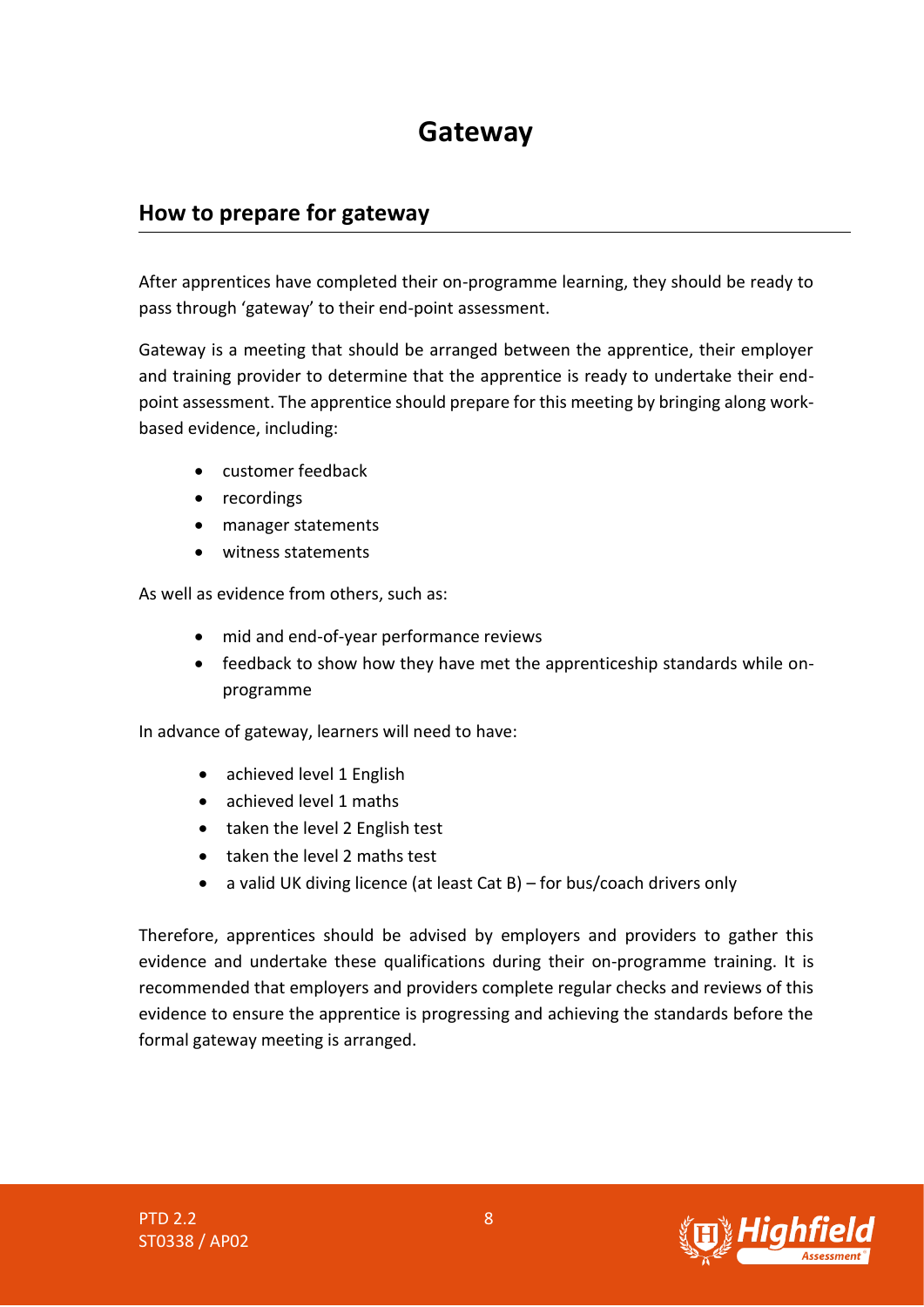# **The gateway meeting**

The gateway meeting should last around an hour and must be completed on or after the apprenticeship on-programme end date. It should be attended by the apprentice and the relevant people who have worked with the apprentice on-programme, such as the line manager/employer or mentor, the on-programme trainer/training provider and/or a senior manager (as appropriate to the business).

During the meeting, the apprentice, employer and training provider will discuss the apprentice's progress to date and confirm if the apprentice has met the full criteria of the apprenticeship standard during their on-programme training. The **Gateway Readiness Report** should be used to log the outcomes of the meeting and agreed by all 3 parties. This report is available to download from the Highfield Assessment website.

The report should then be submitted to Highfield to initiate the end-point assessment process. If you require any support completing the Gateway Readiness Report, please contact your Employer Engagement Manager at Highfield Assessment.

**Please note:** a copy of the standard should be available to all attendees during the gateway meeting.

#### **Reasonable adjustments and special considerations**

Highfield Assessment has measures in place for apprentices who require additional support. Please refer to the Highfield Assessment Reasonable Adjustments Policy for further information/guidance.

#### **ID requirements**

Highfield Assessment will need to ensure that the person undertaking an assessment is indeed the person they are claiming to be. All employers are therefore required to ensure that each apprentice has their identification with them on the day of the assessment so the end-point assessor can check.

Highfield Assessment will accept the following as proof of an apprentice's identity:

- a valid passport (any nationality)
- a signed UK photocard driving licence
- a valid warrant card issued by HM forces or the police
- <span id="page-9-0"></span>• another photographic ID card, e.g. employee ID card or travel card

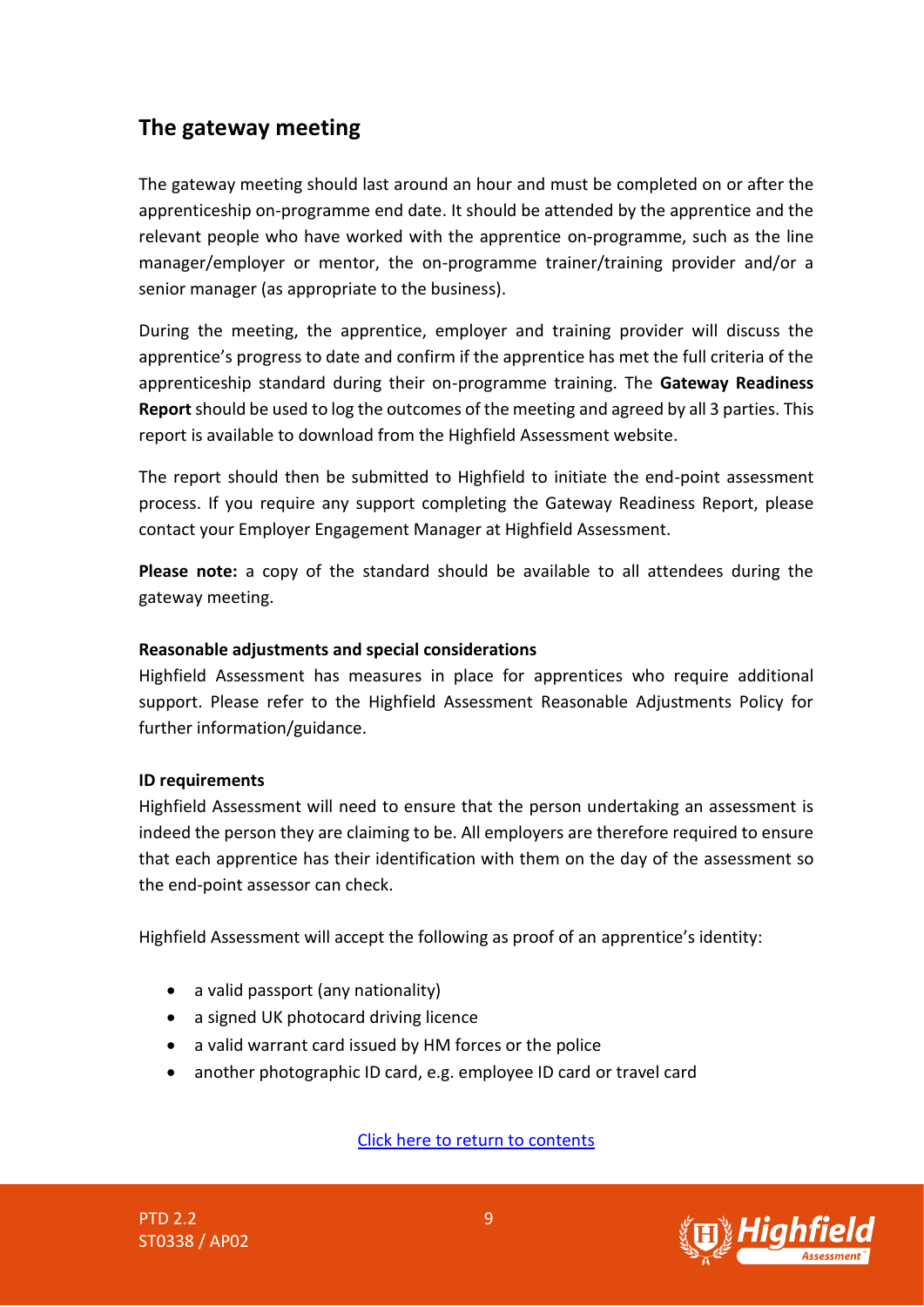# **Highfield Level 2 End-Point Assessment for Passenger Transport Driver - Bus, Coach and Tram Apprenticeship Standard**

The following pages contain the Level 2 Passenger Transport Driver Apprenticeship Standard and the assessment criteria in a suggested format that is suitable for delivery. All the core is listed first: knowledge, skills and competence, and behaviours. This is followed in turn by the specific skills and knowledge for bus, coach and tram.

|                | <b>Core knowledge</b>                                  |                                                                        |  |
|----------------|--------------------------------------------------------|------------------------------------------------------------------------|--|
| Reference      | Requirement                                            | Indicative assessment criteria                                         |  |
| K1             | Understand what is required of you to ensure you and   | K1.1 Knows how to comply and monitor legislation, procedures and       |  |
|                | your customers comply with relevant rules,             | regulations                                                            |  |
|                | procedures, regulations and laws that can impact on    |                                                                        |  |
|                | the transport environment and its safe operation       | K1.2 Demonstrates a good awareness of changes to rules/regulations and |  |
|                |                                                        | operating instructions                                                 |  |
| K <sub>2</sub> | Understand the range of services available and have an | K2.1 Demonstrates a good knowledge of the company's structure and      |  |
|                | appreciation of the commercial transport environment   | their role within the company                                          |  |
| K3             | Understand the diverse range of customers within the   | K3.1 Uses clear and engaging communication to establish a good rapport |  |
|                | transport services industry, their needs, rights and   | with customers                                                         |  |
|                | expectations and how to provide an excellent service   |                                                                        |  |
|                | that promotes the transport industry                   | K3.2 Able to ask relevant questions to determine customers' needs      |  |

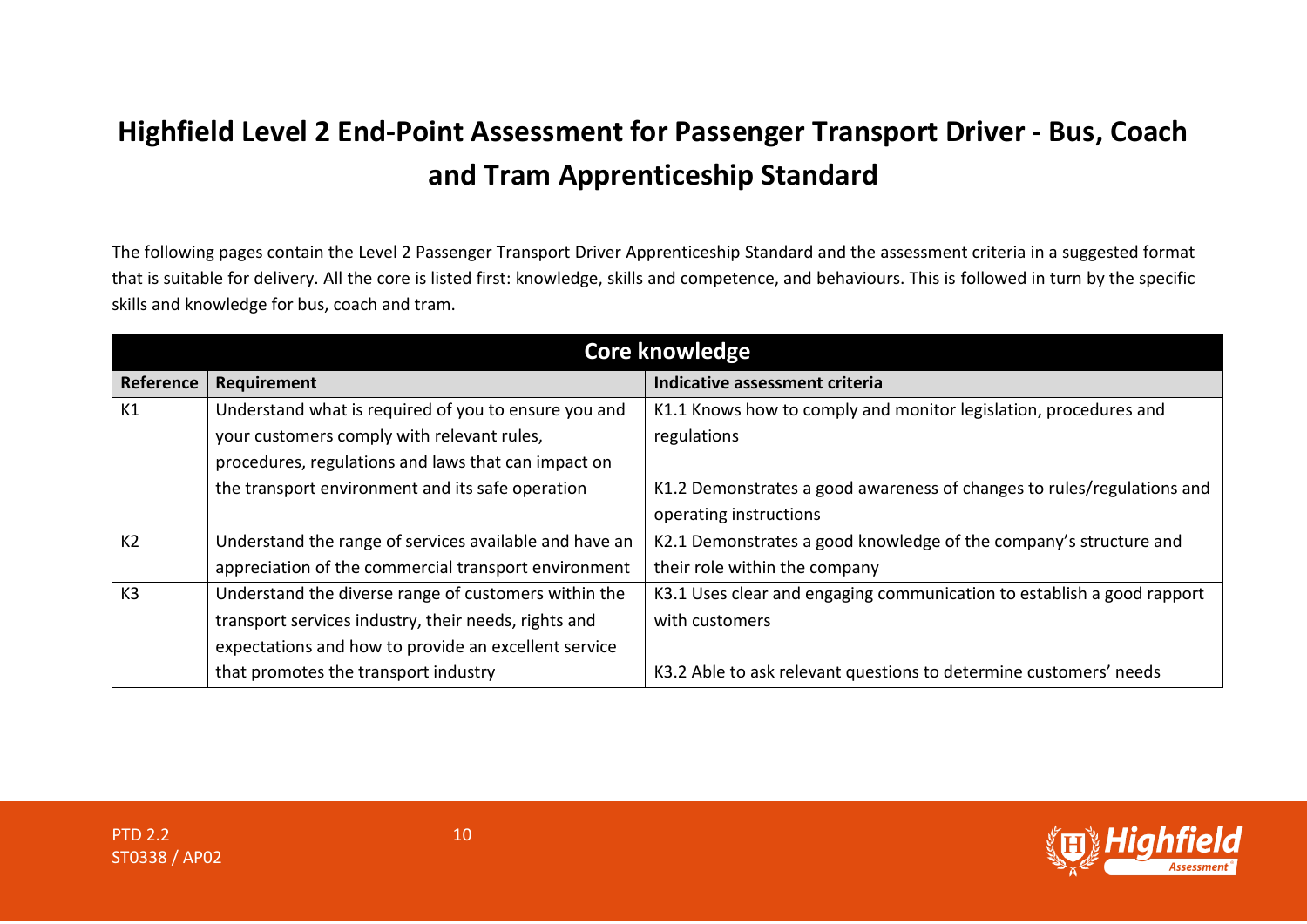| K <sub>4</sub> | Know the preparation, tests and checks required to      | K4.1 Describes how to carry out pre-drive checks to the vehicle and that |
|----------------|---------------------------------------------------------|--------------------------------------------------------------------------|
|                | ensure a vehicle is brought into service safely and on  | the vehicle's documents are in line with organisational procedures       |
|                | time                                                    |                                                                          |
|                |                                                         | K4.2 Demonstrates a good awareness of staff roles and operating          |
|                |                                                         | instructions for locations where vehicles are stored                     |
| K <sub>5</sub> | Understand the range of route features,                 | K5.1 Shows full knowledge of the range of route features required and    |
|                | characteristics, systems and equipment, and the         | knows how to identify irregularities with systems and equipment,         |
|                | different conditions and restrictions that may occur    | problems are recorded and promptly reported using approved methods       |
|                | when driving                                            |                                                                          |
| K <sub>6</sub> | Know the different vehicle types, features, systems and | K6.1 Demonstrates a full understanding of route features and risks       |
|                | equipment and the responsibilities and the range of     | applicable to the routes assigned to the apprentice                      |
|                | actions required of the driver to ensure delays are     |                                                                          |
|                | minimised and the journey is undertaken safely and      |                                                                          |
|                | securely                                                |                                                                          |
| K7             | Know the range of situations, failures, incidents and   | K7.1 Able to explain the procedures to follow when dealing with a range  |
|                | emergencies that could occur and the actions and        | of situations and what actions and considerations to be taken when these |
|                | considerations to be taken when these have been         | have been identified                                                     |
|                | identified and the procedures to follow                 |                                                                          |

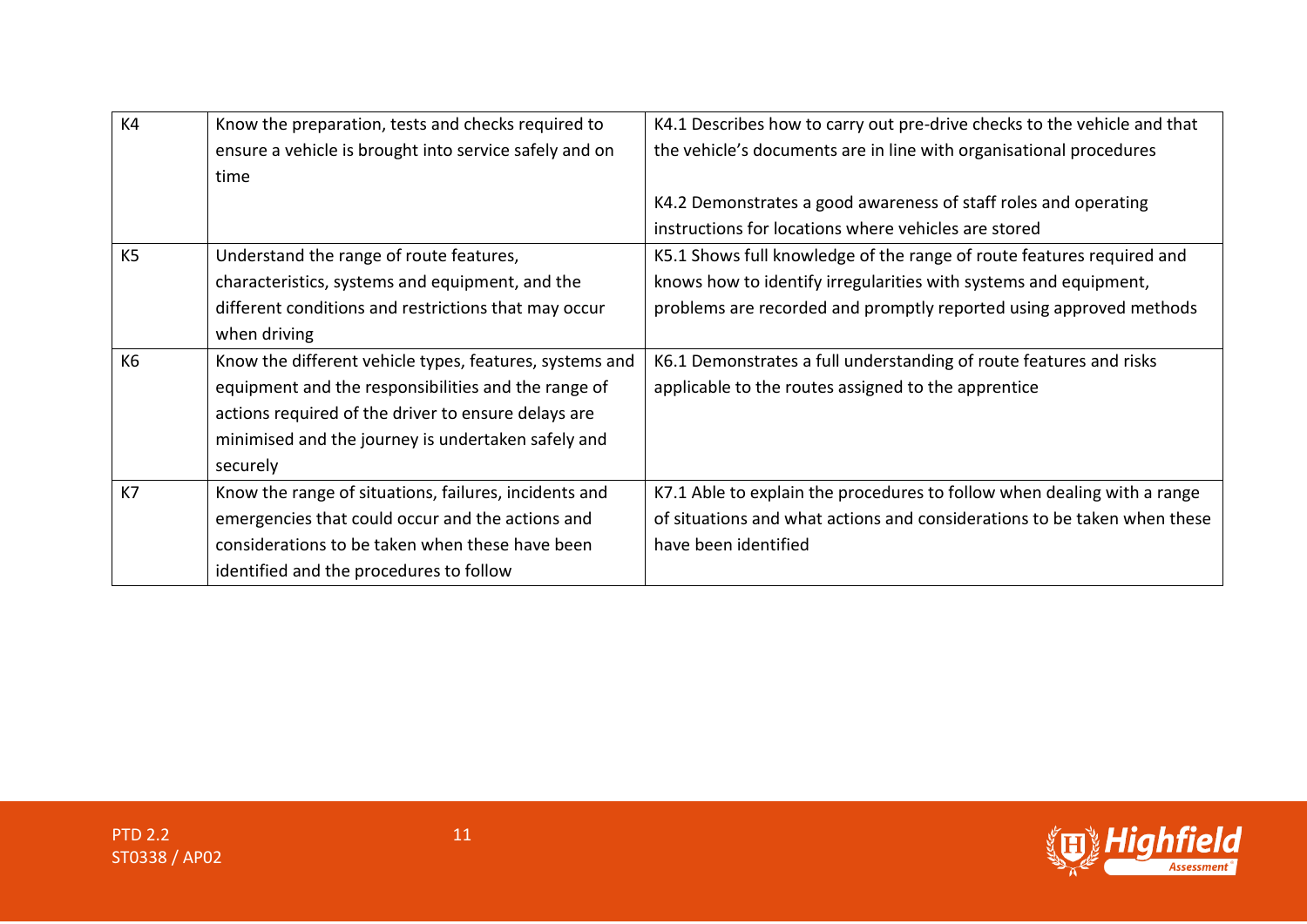| <b>Core skills and competence</b> |                                                          |                                                                            |
|-----------------------------------|----------------------------------------------------------|----------------------------------------------------------------------------|
| Reference                         | Requirement                                              | Indicative assessment criteria                                             |
| S <sub>1</sub>                    | Prepare and organise work to ensure duties can be        | S1.1 Meets the requirements for personal preparation and appearance        |
|                                   | performed in a safe and efficient manner                 |                                                                            |
|                                   |                                                          | S1.2 Obtains relevant information and documentation to ensure duties       |
|                                   |                                                          | can be performed in a safe and efficient manner                            |
| S <sub>2</sub>                    | Identify and check all relevant notices are read,        | S2.1 Able to identify, communicate and act on company information and      |
|                                   | understood and acted on                                  | notices                                                                    |
| S <sub>3</sub>                    | Maintain safe working practices and comply with all      | S3.1 Applies rules, procedures and the company's policies at all times and |
|                                   | relevant health and safety procedures                    | demonstrates due regard for safety when carrying out duties                |
| S <sub>4</sub>                    | Recognise inappropriate behaviour that could lead to a   | S4.1 Able to recognise inappropriate behaviour and knows how to assess     |
|                                   | conflict and remain alert for breaches of security and   | the risks in the situation                                                 |
|                                   | emergency situations, taking prompt and appropriate      |                                                                            |
|                                   | action to ensure safety                                  | S4.2 Able to prioritise the action to be taken, in line with approved      |
|                                   |                                                          | organisational guidelines                                                  |
| S <sub>5</sub>                    | Act appropriately during incidents and emergency         | S5.1 Describes when and how to get help from other sources in situations   |
|                                   | situations to minimise risk                              | outside own personal authority or ability to deal with                     |
| <b>S6</b>                         | Evaluate situations that impact on the transport service | S6.1 Able to collect and report information following a situation          |
|                                   | and provide solutions to restore operations              |                                                                            |
| S7                                | Carry out all preparations for the shift, ensure they    | S7.1 Demonstrates how to book on duty at the correct time ensuring all     |
|                                   | have been undertaken in time                             | required checks have been completed in time for the start of the shift     |
| S <sub>8</sub>                    | Prioritise own duties to ensure activities are completed | S8.1 Demonstrates how to prioritise own duties ensuring all activities are |
|                                   | to time and the service is maintained                    | completed to time and the service is maintained                            |
| S <sub>9</sub>                    | Maintain professional appearance and conduct             | S9.1 Carries out duties in accordance with appropriate organisational      |
|                                   |                                                          | policies concerning conduct and appearance                                 |

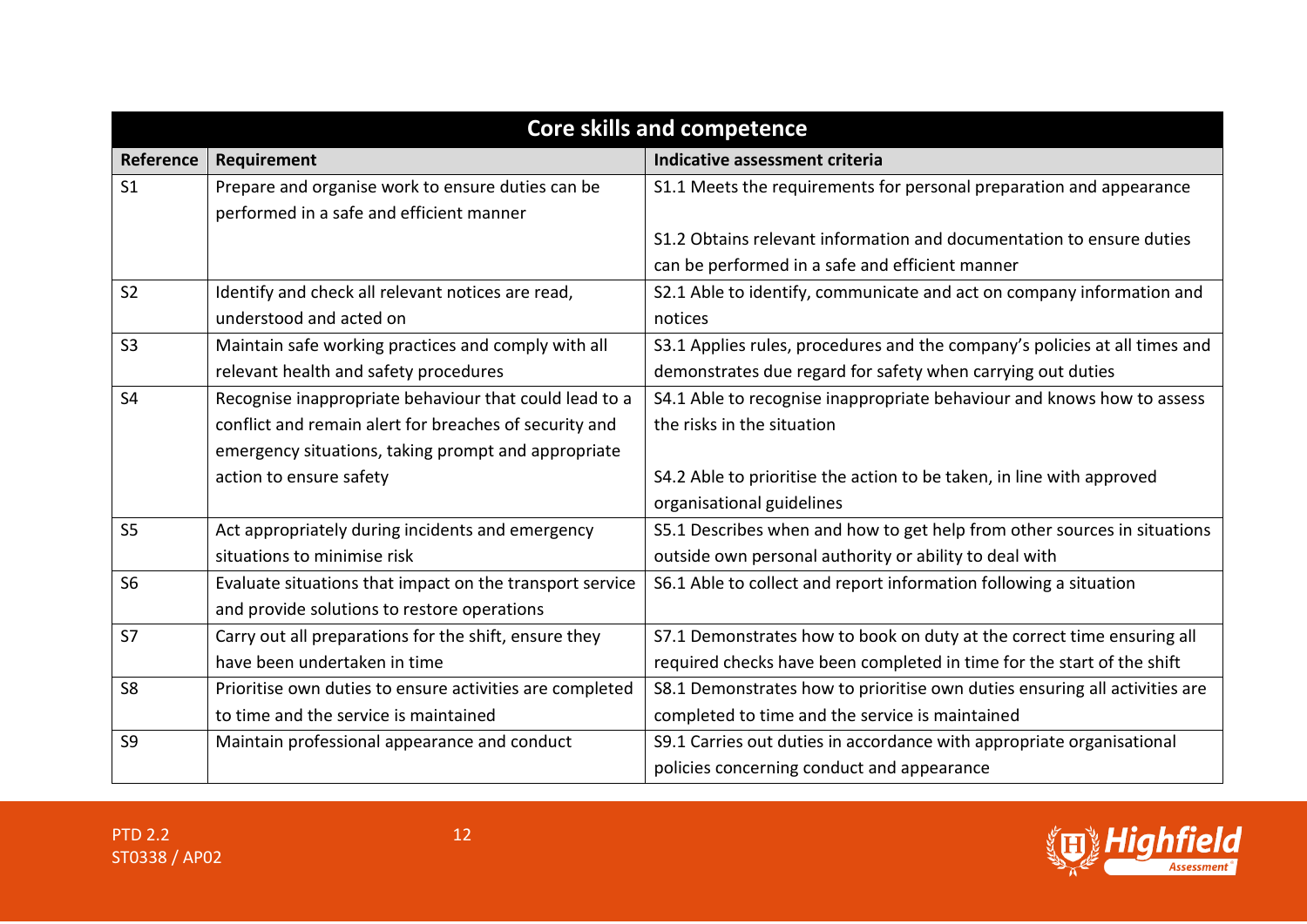| <b>S10</b> | Check and maintain a clean, tidy and suitable transport  | S10.1 Ensures a clean and tidy working environment is maintained at all  |
|------------|----------------------------------------------------------|--------------------------------------------------------------------------|
|            | environment                                              | times                                                                    |
| <b>S11</b> | Identify and safeguard lost property                     | S11.1 Can explain in full the procedures to follow when lost property is |
|            |                                                          | reported or found                                                        |
| <b>S12</b> | Review progress and performance and develop              | S12.1 Demonstrates a good knowledge of progression opportunities and     |
|            | yourself within your role                                | reflects on opportunities for personal improvement                       |
| <b>S13</b> | Obtain feedback on performance from others,              | S13.1 Able to demonstrate where feedback on personal performance has     |
|            | identifying skills and knowledge gaps                    | been collated                                                            |
| <b>S14</b> | Provide information that supports the safe operation of  | S14.1 Proactively shares information, which can be trusted               |
|            | the transport service and is inclusive of all groups     |                                                                          |
|            |                                                          | S14.2 Considers impact of own actions on other people or activities      |
| <b>S15</b> | Identify the nature of an enquiry and seek clarification | S15.1 Able to ask relevant questions to determine customers' and         |
|            | when needed                                              | stakeholders' needs                                                      |
| <b>S16</b> | Respond in a timely, positive and helpful manner to      | S16.1 Is cooperative and helpful to customers, colleagues and managers   |
|            | enquiries, complaints and compliments                    |                                                                          |
| <b>S17</b> | Recognise when circumstances could lead to confusion,    | S17.1 Describes the needs of others when taking action, in a way that    |
|            | panic or conflict, providing assistance that is          | reduces any potential conflict                                           |
|            | considerate of risk and reassurance that is sympathetic  |                                                                          |
|            | and promotes goodwill                                    |                                                                          |
| <b>S18</b> | Respond to colleagues in a way that supports the safe    | S18.1 Attitude is respectful and positive and does not have a negative   |
|            | operation of the transport service and promotes          | impact on other people                                                   |
|            | professionalism                                          |                                                                          |
| <b>S19</b> | Ensure choice of words, actions and behaviours           | S19.1 Demonstrates a consistent approach to all customer interactions,   |
|            |                                                          |                                                                          |

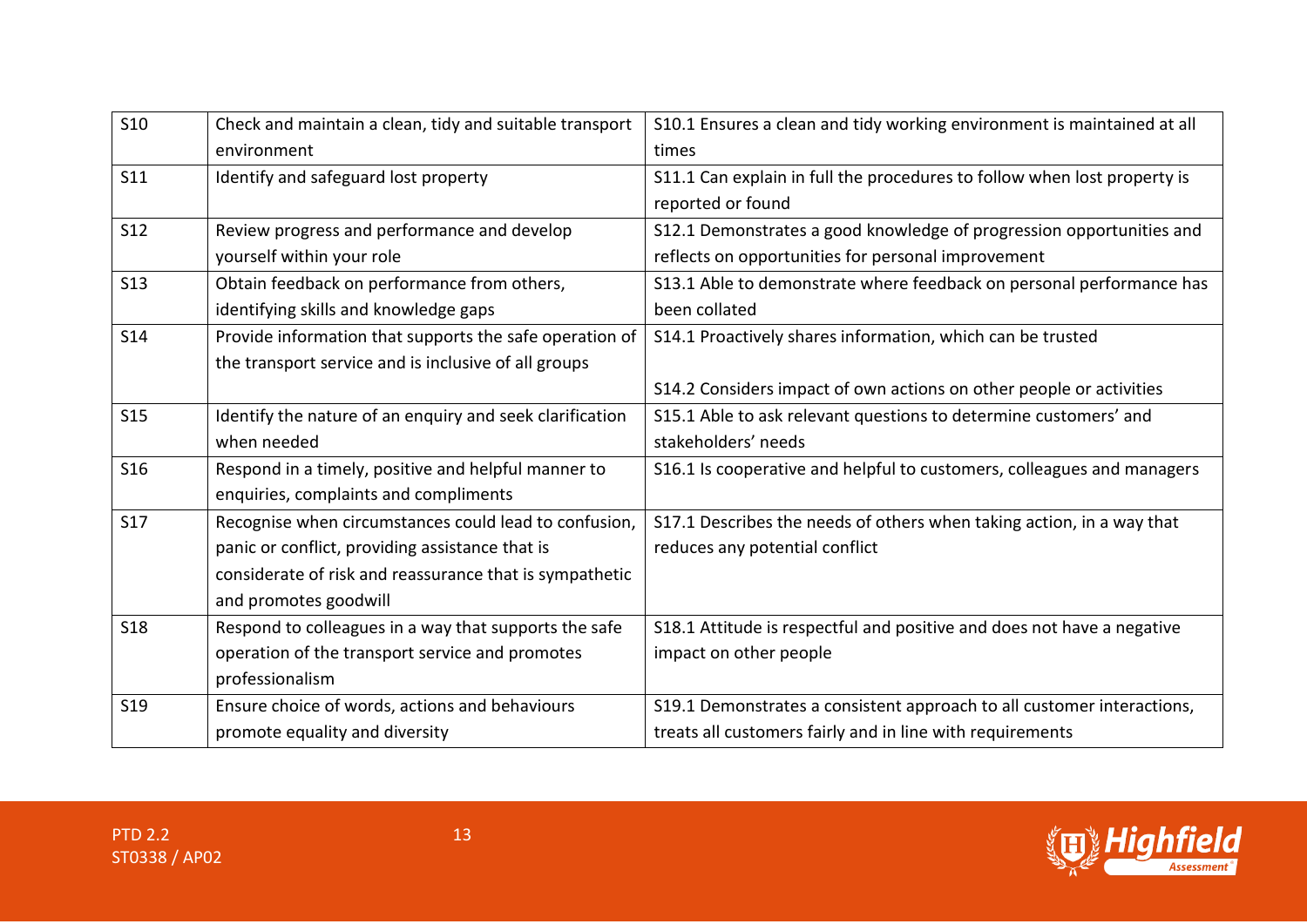| <b>S20</b> | Present a cohesive and collective approach to achieve   | S20.1 Considers the impact of own actions on other people or activities     |
|------------|---------------------------------------------------------|-----------------------------------------------------------------------------|
|            | team and business results                               |                                                                             |
| <b>S21</b> | Seek out and verify information and documentation       | S21.1 Routinely follows standardised procedures relating to planned         |
|            | relating to planned activities                          | activities                                                                  |
| <b>S22</b> | Follow the appropriate rules and procedures for         | S22.1 Demonstrates core safety requirements of vehicle within a depot or    |
|            | locating and safely accessing the vehicle, ensuring the | station including the appropriate authority to be gained prior to           |
|            | appropriate personal protective equipment is worn       | preparing vehicle                                                           |
|            |                                                         | S22.2 Demonstrates due regard for safety by using authorised walking        |
|            |                                                         | routes and wearing appropriate PPE                                          |
| <b>S23</b> | Complete the required tests, checks and observations    | S23.1 Demonstrates how to carry out preparation/mobilisation/service        |
|            | prior to commencing the journey to ensure the vehicle   | safety checks of vehicle within timescales                                  |
|            | is safe, meets the standard required and the correct    |                                                                             |
|            | documentation is in place                               | S23.2 Demonstrates good core safety and protection requirements of          |
|            |                                                         | vehicles within a depot or station                                          |
|            |                                                         |                                                                             |
|            |                                                         | S23.3 Able to report any vehicle defects or problems when preparing the     |
|            |                                                         | vehicle                                                                     |
| <b>S24</b> | Drive safely and efficiently at all times, including    | S24.1 Describes how to drive the vehicle in a way that does not put         |
|            | operating the vehicle in restricted spaces and all      | others at risk including restricted spaces and different weather conditions |
|            | weather conditions                                      |                                                                             |
| <b>S25</b> | Show consideration for other road users                 | S25.1 Demonstrates good decision-making skills, considers risks, takes      |
|            |                                                         | appropriate action, makes decisions when needed and is not impulsive        |
|            |                                                         |                                                                             |
|            |                                                         | S25.2 Is able to identify problems and remedy them without jumping to       |
|            |                                                         | conclusions or making assumptions                                           |

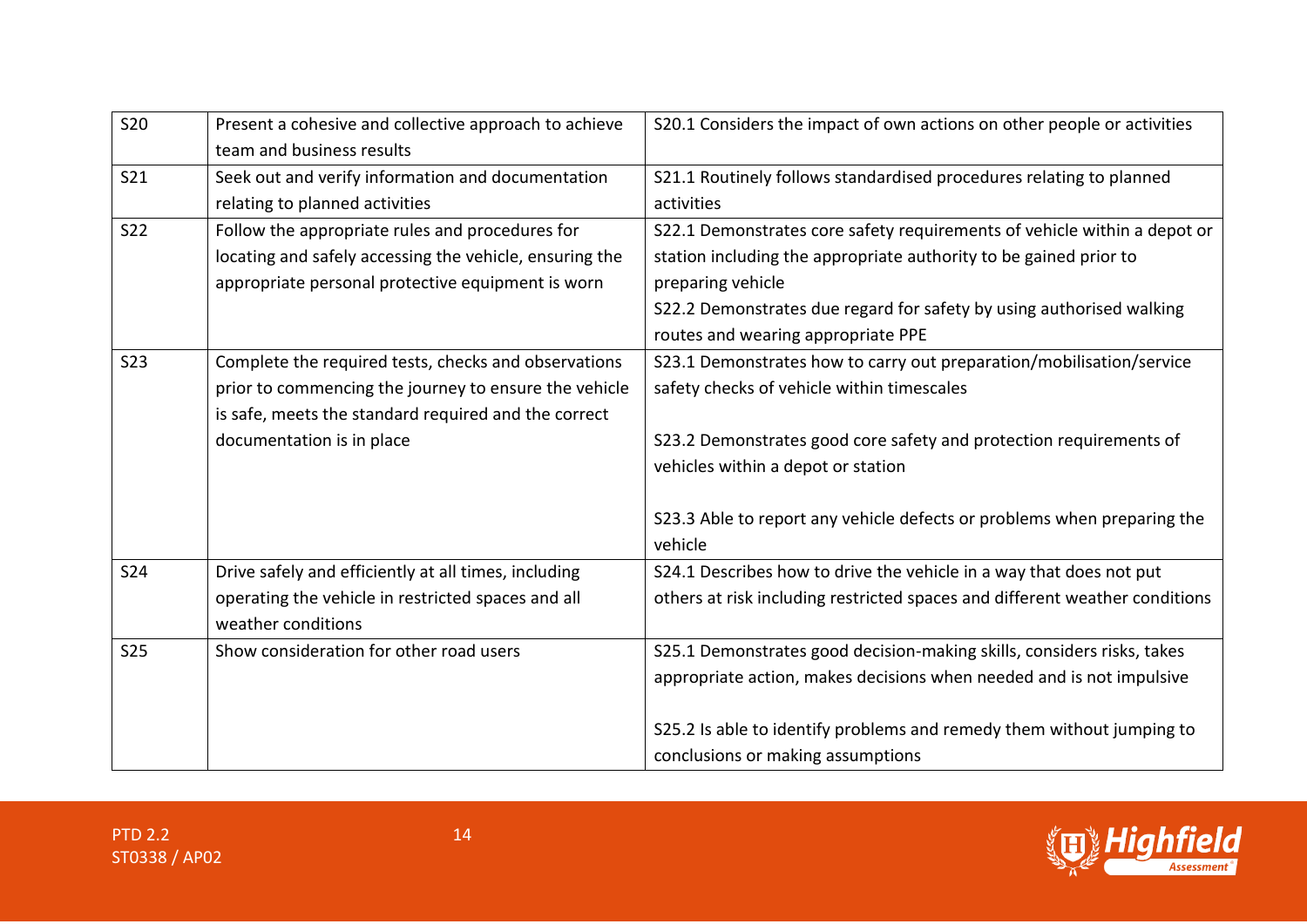| <b>S26</b> | Hand over a vehicle to the control of others by           | S26.1 Able to clearly describe the procedure and prepare the relevant      |
|------------|-----------------------------------------------------------|----------------------------------------------------------------------------|
|            | ensuring appropriate procedures are followed and the      | information for handing the vehicle over to others                         |
|            | required information and documents are complete           |                                                                            |
| <b>S27</b> | Prepare and submit documents, reports and logs            | S27.1 Able to prepare and submit documentation containing                  |
|            | containing performance, incident and technical            | performance, incident and technical information                            |
|            | information                                               |                                                                            |
| <b>S28</b> | Make timely and clear announcements to ensure             | S28.1 Able to describe how and when to make timely and clear               |
|            | passengers are kept informed of delays and                | announcements to passengers                                                |
|            | interruptions to the service and implications to the      |                                                                            |
|            | timetable                                                 |                                                                            |
| <b>S29</b> | Ensure the vehicle displays the correct destination,      | S29.1 Checks the vehicle displays the correct destination, signage and     |
|            | signage and information                                   | information and able to make changes if necessary, without impacting on    |
|            |                                                           | the service                                                                |
| <b>S30</b> | Interpret information and respond to on-board             | S30.1 Describes how to assist customers with enquiries in a clear, polite, |
|            | enquiries                                                 | respectful and friendly manner                                             |
| <b>S31</b> | Monitor the instrumentation and ensure the vehicle is     | S31.1 Ensures the vehicle is operating efficiently and knows what action   |
|            | operating efficiently, responding to signals, signage and | to take if any irregularities are identified                               |
|            | instructions                                              |                                                                            |
| <b>S32</b> | Respond to warnings and indications, adopt a              | S32.1 Describes the different warnings and indications                     |
|            | systematic approach to diagnose and rectify faults and    |                                                                            |
|            | failures using approved methods and techniques            | S32.2 Able to establish the occurrence and location of faults and failures |
|            |                                                           | accurately and promptly and report using the appropriate organisational    |
|            |                                                           | procedures                                                                 |

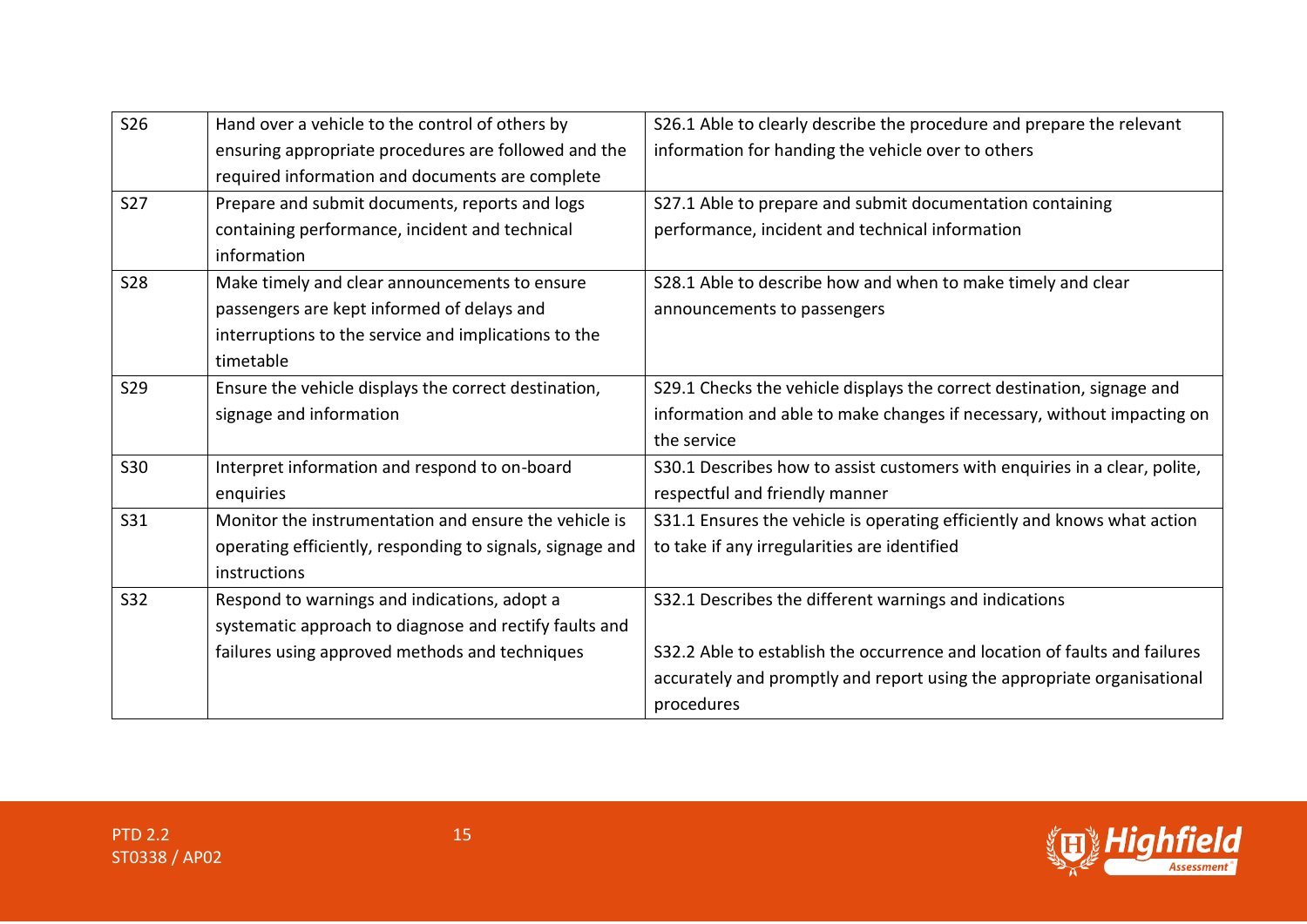| <b>S33</b> | Start and control the vehicle safely and efficiently,   | \$33.1 Demonstrates a good understanding of how to start and control the |
|------------|---------------------------------------------------------|--------------------------------------------------------------------------|
|            | responding to signals, signage and instructions         | vehicle safely                                                           |
|            |                                                         |                                                                          |
|            |                                                         | S33.2 Any irregularities are identified, communicated and recorded       |
|            |                                                         | promptly using approved methods                                          |
| <b>S34</b> | Ensure information, comfort and ancillary systems are   | S34.1 Demonstrates an ability to ensure passengers' comfort, e.g. smooth |
|            | operational and controlled and adjusted as appropriate  | braking                                                                  |
|            | during the journey                                      |                                                                          |
| <b>S35</b> | Make scheduled stops that comply with legislation and   | S35.1 Demonstrates a good understanding of the route being driven and    |
|            | regulation and provide assistance to customers that     | applicable risks including how to make scheduled stops, assisting        |
|            | require it                                              | customers where necessary                                                |
| <b>S36</b> | Take appropriate action when external factors interfere | S36.1 Able to implement approved safety measures for protection          |
|            | with the planned journey                                | following organisational procedures                                      |
| <b>S37</b> | Take appropriate action when emergency situations       | S37.1 Able to identify and report an emergency situation, understands    |
|            | arise ensuring that priority is given to the safety of  | how to contain the risk and minimise the effect the emergency has on     |
|            | passengers and other road users                         | others                                                                   |
| <b>S38</b> | Take a vehicle out of service by delivering it to the   | S38.1 Able to clearly describe the actions and reporting procedures when |
|            | appropriate location ensuring it is positioned,         | a vehicle needs to be taken out of service                               |
|            | immobilised, shut down and secured                      |                                                                          |

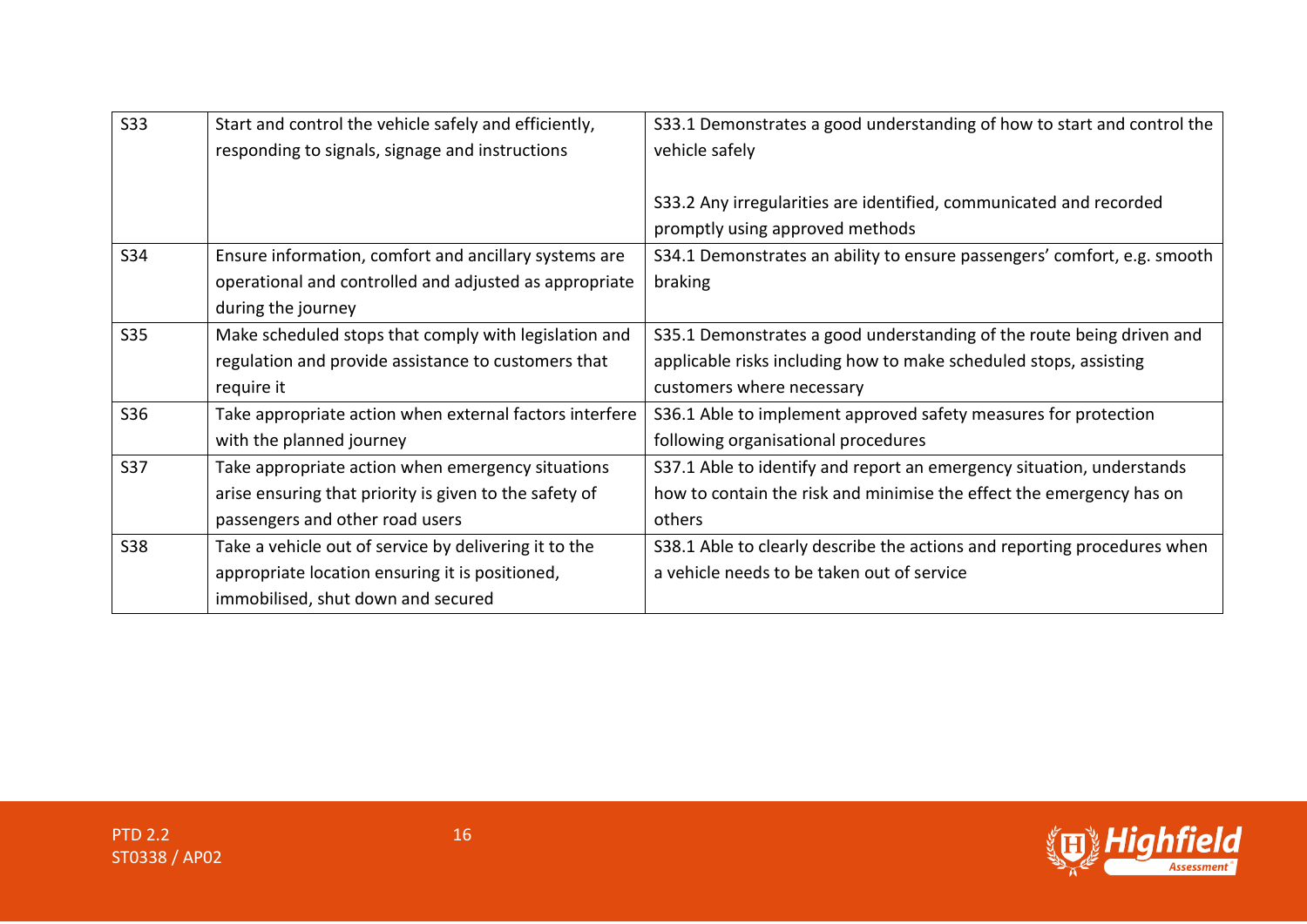| <b>Behaviours</b> |                                                                                 |                                                                          |
|-------------------|---------------------------------------------------------------------------------|--------------------------------------------------------------------------|
| <b>Reference</b>  | Requirement                                                                     | Indicative assessment criteria                                           |
| <b>B1</b>         | Be approachable and friendly at all times                                       | B1.1 Proactively shares information, which can be trusted at all times   |
|                   |                                                                                 | B1.2 Openly supports change                                              |
| <b>B2</b>         | Be a good listener, respectful of others' beliefs and<br>personal circumstances | B2.1 Listens to and acts on feedback                                     |
|                   |                                                                                 | B2.2 Attitude is respectful and positive and never has a negative impact |
|                   |                                                                                 | on other people                                                          |
| <b>B3</b>         | Be aware of risks impacting on passengers' safety and                           | B3.1 Concentrates on immediate task at hand                              |
|                   | remain calm under pressure when issues occur                                    |                                                                          |
|                   |                                                                                 | B3.2 Remains calm and professional when under pressure                   |
| <b>B4</b>         | Be confident of their role regarding passengers' safety                         | B4.1 Shows ability to act to keep passengers safe at all times           |
|                   | and be organised in its delivery                                                |                                                                          |
| <b>B5</b>         | Be passionate about providing quality passenger                                 | B5.1 Attitude is respectful and positive and never has a negative impact |
|                   | services and a role model to colleagues                                         | on other people                                                          |
| <b>B6</b>         | Pay attention to detail and take pride in providing a                           | B6.1 Follows standardised procedures routinely                           |
|                   | quality service                                                                 |                                                                          |
|                   |                                                                                 | B6.2 Demonstrates a quality service by working to both legislation and   |
|                   |                                                                                 | organisational policy requirements                                       |

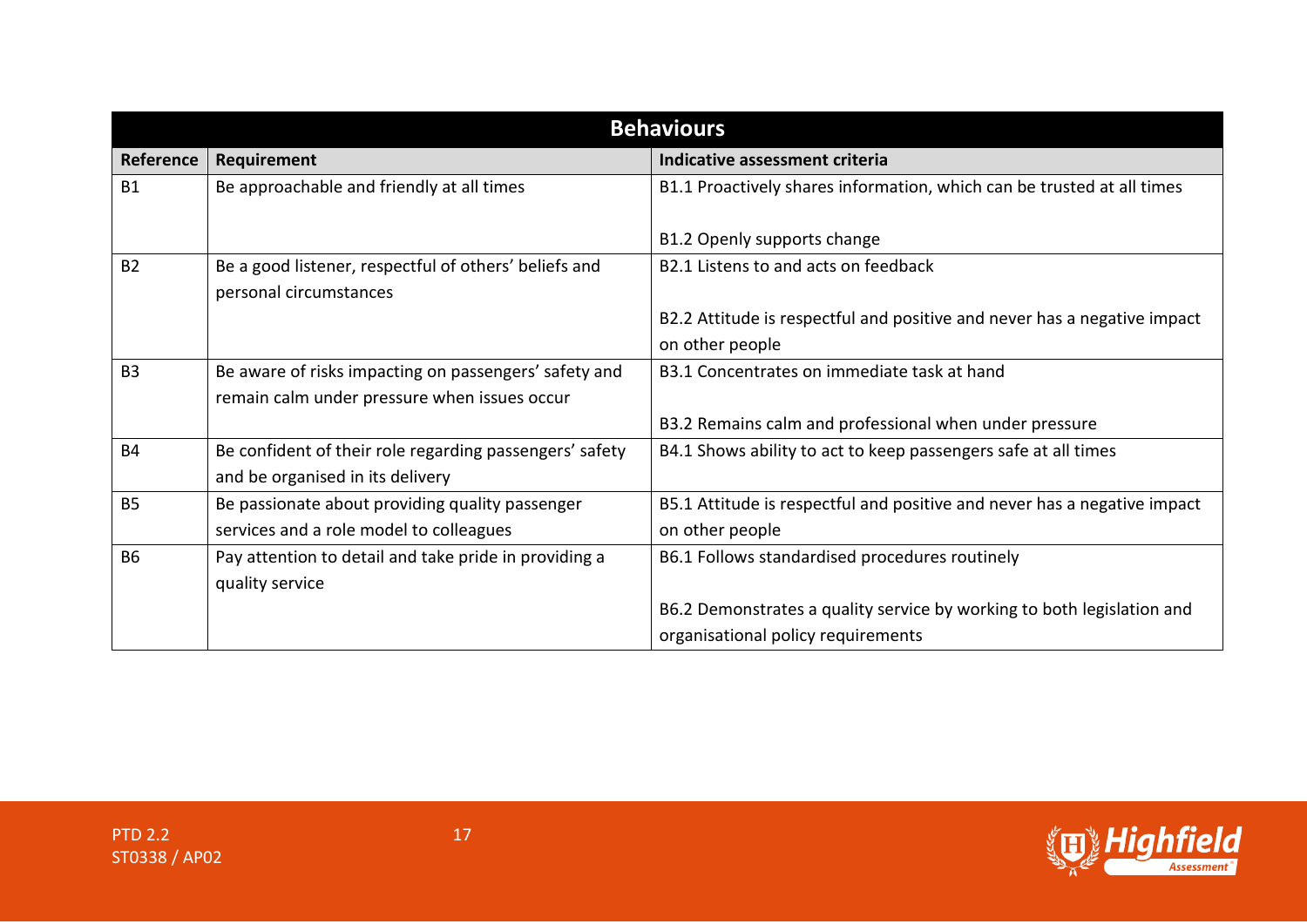|                 | <b>Specific bus requirements</b>                           |                                                                        |  |
|-----------------|------------------------------------------------------------|------------------------------------------------------------------------|--|
| Reference       | Requirement                                                | Indicative assessment criteria                                         |  |
| SB1             | Receive fares and issue tickets, receipts or passes, using | SB1.1 Demonstrates how to use the appropriate systems and equipment    |  |
|                 | the appropriate systems and equipment, recording           | when recording transactions, including reconciling errors              |  |
|                 | transactions and dealing with errors                       |                                                                        |  |
| SB <sub>2</sub> | Welcome customers in a polite and reassuring manner,       | SB2.1 Demonstrates a good, polite manner when assisting customers as   |  |
|                 | directing and assisting as appropriate and provide         | appropriate, providing relevant information when asked                 |  |
|                 | information relating to timetables, delays and on-board    |                                                                        |  |
|                 | services                                                   |                                                                        |  |
| KB1             | Know the correct procedures for collecting revenues        | KB1.1 Able to explain the procedures for collecting revenues and know  |  |
|                 | and understand how to use the appropriate equipment        | how to use appropriate equipment                                       |  |
| KB <sub>2</sub> | Understand the importance of correct signage and how       | KB2.1 Describes the different types of correct signage and how they    |  |
|                 | to display it. Understand the importance of good           | would be displayed                                                     |  |
|                 | customer service and know where to locate information      |                                                                        |  |
|                 | regarding timetables, delays and on-board services.        | KB2.2 Describes the importance of good customer service and has a good |  |
|                 |                                                            | knowledge of where to locate relevant information                      |  |

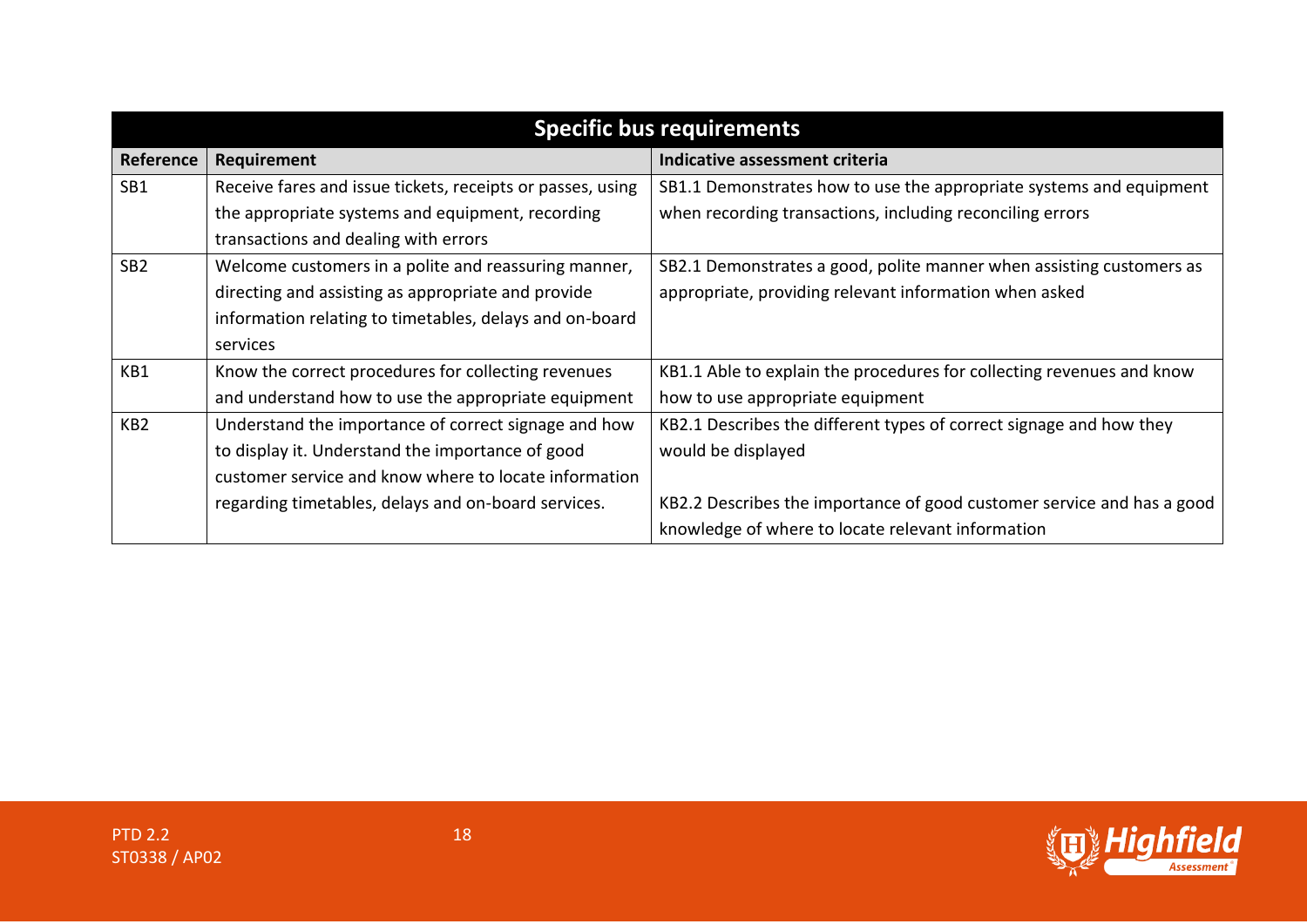|                 | <b>Specific coach requirements</b>                         |                                                                        |  |
|-----------------|------------------------------------------------------------|------------------------------------------------------------------------|--|
| Reference       | Requirement                                                | Indicative assessment criteria                                         |  |
| SC <sub>1</sub> | Receive fares and issue tickets, receipts or passes, using | SC1.1 Demonstrates how to use the appropriate systems and equipment    |  |
|                 | the appropriate systems and equipment, recording           | when recording transactions, including reconciling errors              |  |
|                 | transactions and dealing with errors                       |                                                                        |  |
| SC <sub>2</sub> | Welcome customers in a polite and reassuring manner,       | SC2.1 Demonstrates a good, polite manner when assisting customers as   |  |
|                 | directing and assisting as appropriate and provide         | appropriate, providing relevant information when asked                 |  |
|                 | information relating to timetables, delays and on-board    |                                                                        |  |
|                 | services                                                   |                                                                        |  |
| SC <sub>3</sub> | Comply with the statutory requirements for any country     | SC3.1 Describe two different statutory requirements when operating a   |  |
|                 | outside of the United Kingdom you are driving in when      | vehicle outside of the United Kingdom                                  |  |
|                 | operating a vehicle                                        |                                                                        |  |
| KC1             | Know the correct procedures for collecting revenues        | KC1.1 Able to explain the procedures for collecting revenues and know  |  |
|                 | and understand how to use the appropriate equipment        | how to use appropriate equipment                                       |  |
| KC <sub>2</sub> | Understand the importance of correct signage and how       | KC2.1 Describes the different types of correct signage and how they    |  |
|                 | to display it. Understand the importance of good           | would be displayed                                                     |  |
|                 | customer service and know where to locate information      |                                                                        |  |
|                 | regarding timetables, delays and on-board services.        | KC2.2 Describes the importance of good customer service and has a good |  |
|                 |                                                            | knowledge of where to locate relevant information                      |  |
| KC3             | Understand the international requirements for              | KC3.1 Demonstrates a good knowledge of statutory requirements when     |  |
|                 | operating a passenger carrying vehicle                     | operating a vehicle outside of the United Kingdom                      |  |

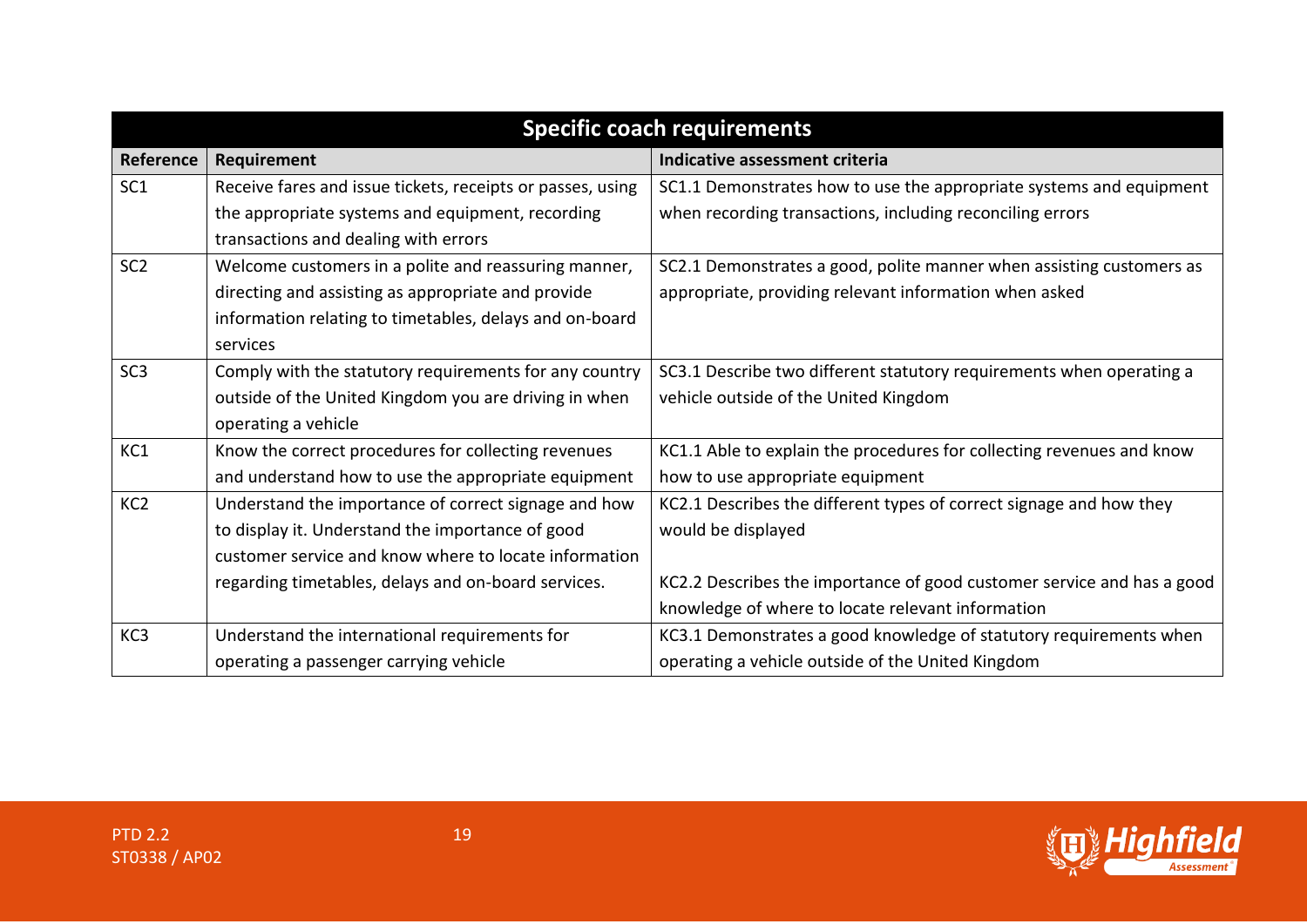| <b>Specific tram requirements</b> |                                                         |                                                                    |
|-----------------------------------|---------------------------------------------------------|--------------------------------------------------------------------|
| Reference                         | Requirement                                             | Indicative assessment criteria                                     |
| ST <sub>1</sub>                   | Follow the safe working practices when operating a      | ST1.1 Demonstrates good core safety and protection requirements of |
|                                   | vehicle to minimise risk to those on or near the        | trams including obtaining the appropriate authority prior to       |
|                                   | tramway and tramway environment                         | preparing the vehicle                                              |
| ST <sub>2</sub>                   | Be able to monitor and maintain your vehicle's progress | ST2.1 Demonstrates how to monitor and maintain a vehicle's         |
|                                   | against an operating schedule                           | progress against an operating schedule                             |
| ST <sub>3</sub>                   | Be able to bring trams into service safely and in       | ST3.1 Able to identify safety requirements when carrying out tram  |
|                                   | accordance with relevant company procedures             | preparation, service safety check or tram mobilisation             |
|                                   |                                                         |                                                                    |
|                                   |                                                         | ST3.2 Able to carry out preparation/mobilisation/service safety    |
|                                   |                                                         | checks of tramcar being operated within timescales                 |
| KT1                               | Know the principles of the operational tramway          | KT1.1 Describes a good range of tramway principles including how   |
|                                   | system, its components and their functionality,         | the system operates, its components and abnormal operation         |
|                                   | including abnormal operations, e.g. overhead line,      |                                                                    |
|                                   | signalling                                              |                                                                    |
| KT <sub>2</sub>                   | Understand the tramway environment, its customers       | KT2.1 Describes the key features of the tramway environment and    |
|                                   | and relationship between stakeholders/users             | the different organisations involved in the running of the tramway |
| KT3                               | Understand the interface with highways, railways and    | KT3.1 Describes the relationship between the tramway and heavy     |
|                                   | the pedestrianised environment                          | rail, highways and the pedestrianised environment                  |

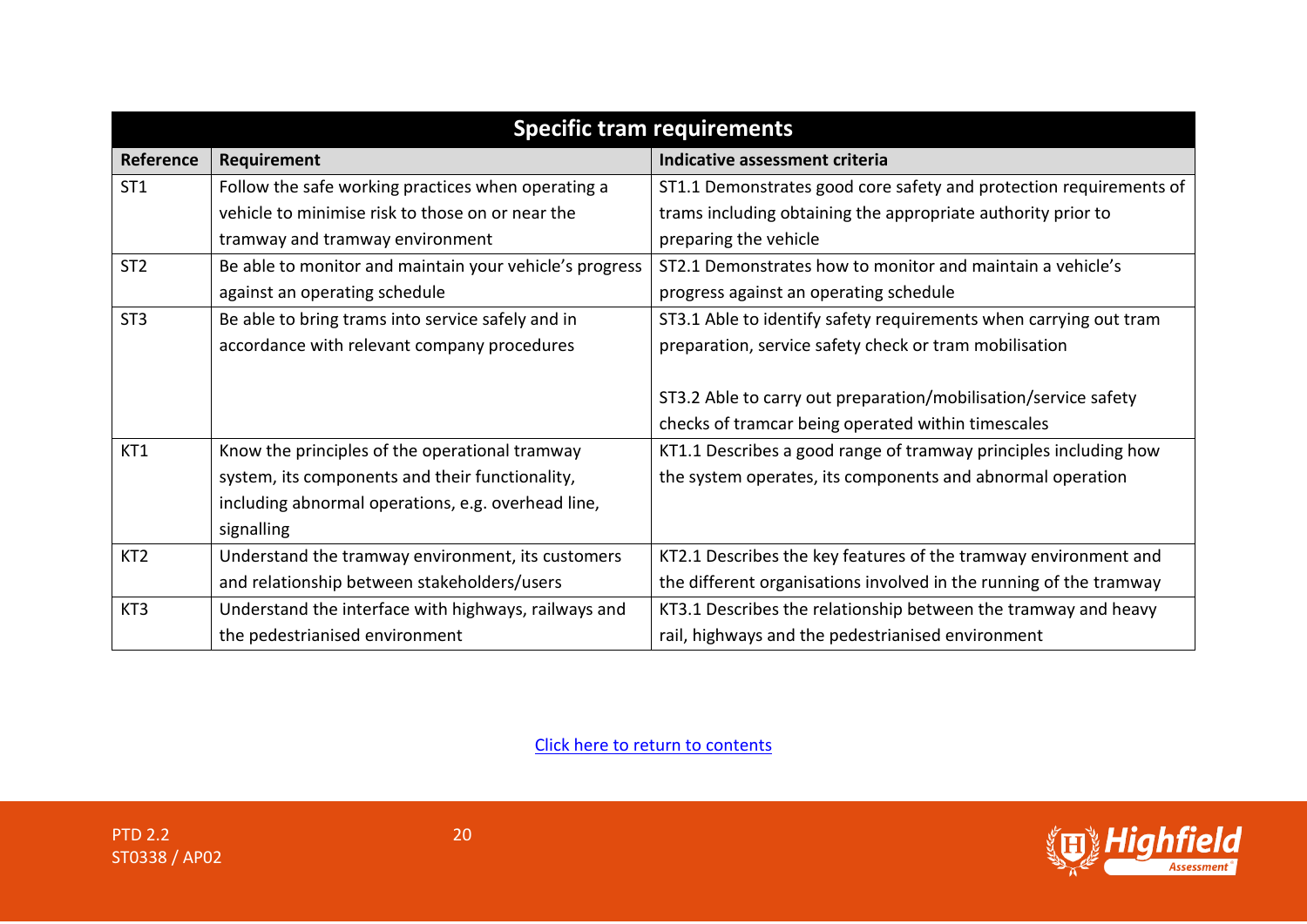# **Assessment summary**

<span id="page-21-0"></span>The end-point assessment for this standard is made up of 2 components, which must be taken in the following order:

- 1. 1-hour observation
- 2. 1-hour professional review, which should take place within 7 days of the observation

As a centre, you should agree a plan and schedule with the apprentice to ensure all assessment components can be completed effectively.

Each component of the end-point assessment will be assessed against the appropriate criteria laid out in this guide, which will be used to determine whether the apprentice has passed.

Highfield must be given access to evidence of the apprentice's structured on-the-job learning, (e.g. the journey log) at the point at which the employer notifies Highfield that the apprentice is ready for end-point assessment; this must be at least 1 week prior to the end-point assessment formally commencing.

### **Observation**

- To achieve a pass in the observation, all assessment criteria must be achieved
- The observation is not graded above a pass

# **Professional review**

- To achieve a pass in the professional review, all assessment criteria must be achieved
- The professional review is not graded above a pass



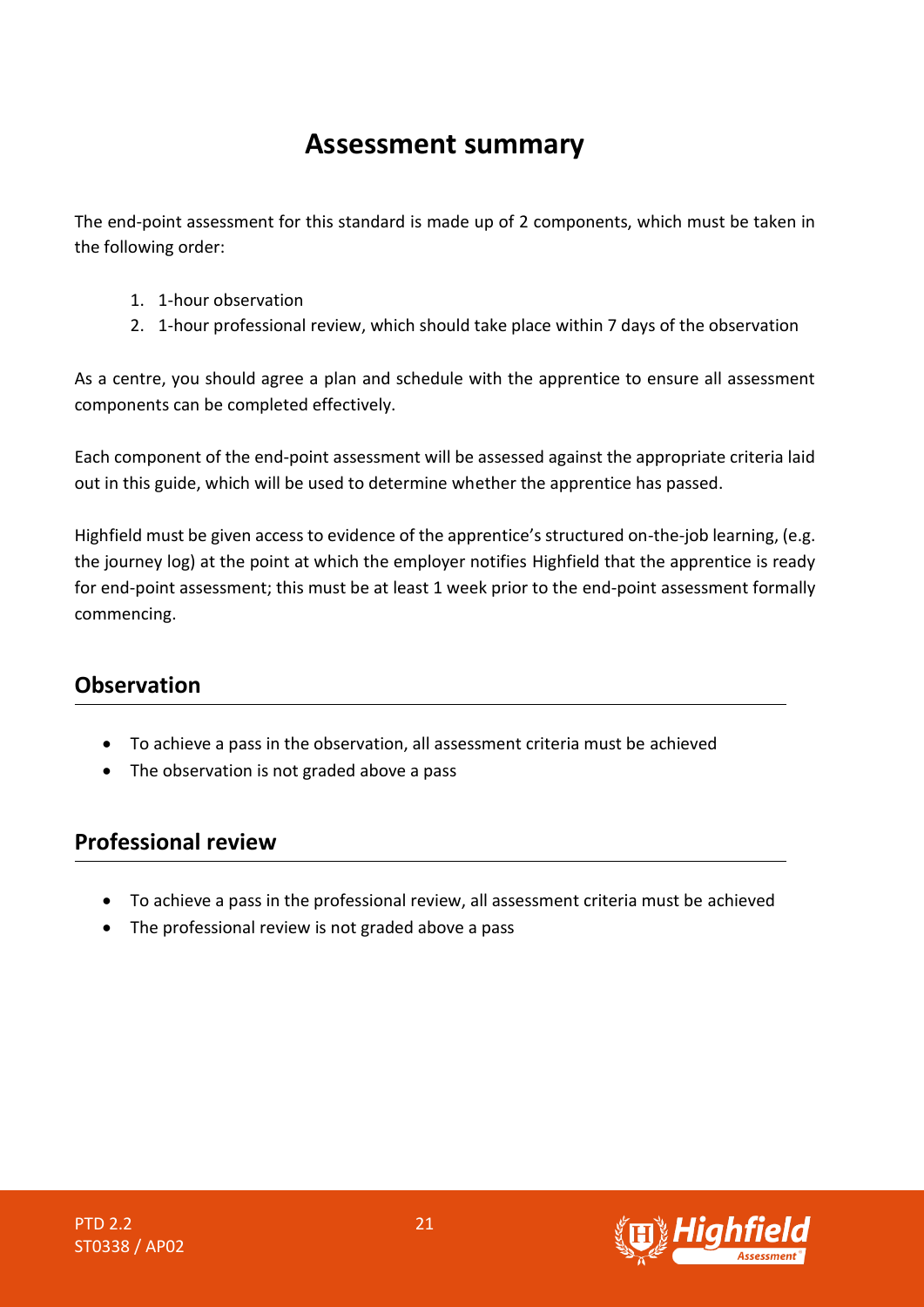# **Grading**

Owing to the Railways and Other Guided Transport Systems (Safety) Regulations 2006, this standard is graded as either pass or fail.

In order to pass, the apprentice must pass each of the components of the end-point assessment. The pass or fail will be determined by collective performance in both assessment methods in the end-point assessment.

An automatic fail can be awarded during the observation if the apprentice is seen to undertake any action that would endanger themselves or the lives of others and/or that is in violation of any legislation and/or regulation.

### **Retake and resit information**

If an apprentice does not pass one or more of the components, there will be opportunity to resit/retake, at the discretion of the employer. Apprentices must have a supportive action plan in place identifying any further learning before additional end-point assessments take place. The apprentice may resit/retake 1 or more elements within 6 months of the EPA taking place.

If an apprentice fails an end-point assessment method, it is the employer, provider and apprentice's decision whether to attempt a resit or retake. If a **resit** is chosen, please call the Highfield scheduling team to arrange the resit. If a **retake** is chosen, the apprentice will require a period of further learning and will need to complete a new gateway readiness meeting and report. Once this is completed, please call the Highfield scheduling team to arrange the retake.

Resits/retakes outside of the 6-month end-point assessment period will require all elements to be reassessed. However, all parties should be confident that the apprentice is ready to start the endpoint assessment before the process is started.

Further retakes/resits would be at the discretion of the employer following a one-to-one review with the apprentice to determine the suitability of the apprentice for further assessment.

All assessment methods must be successfully completed within a 6-month period of each other, after the EPA gateway.



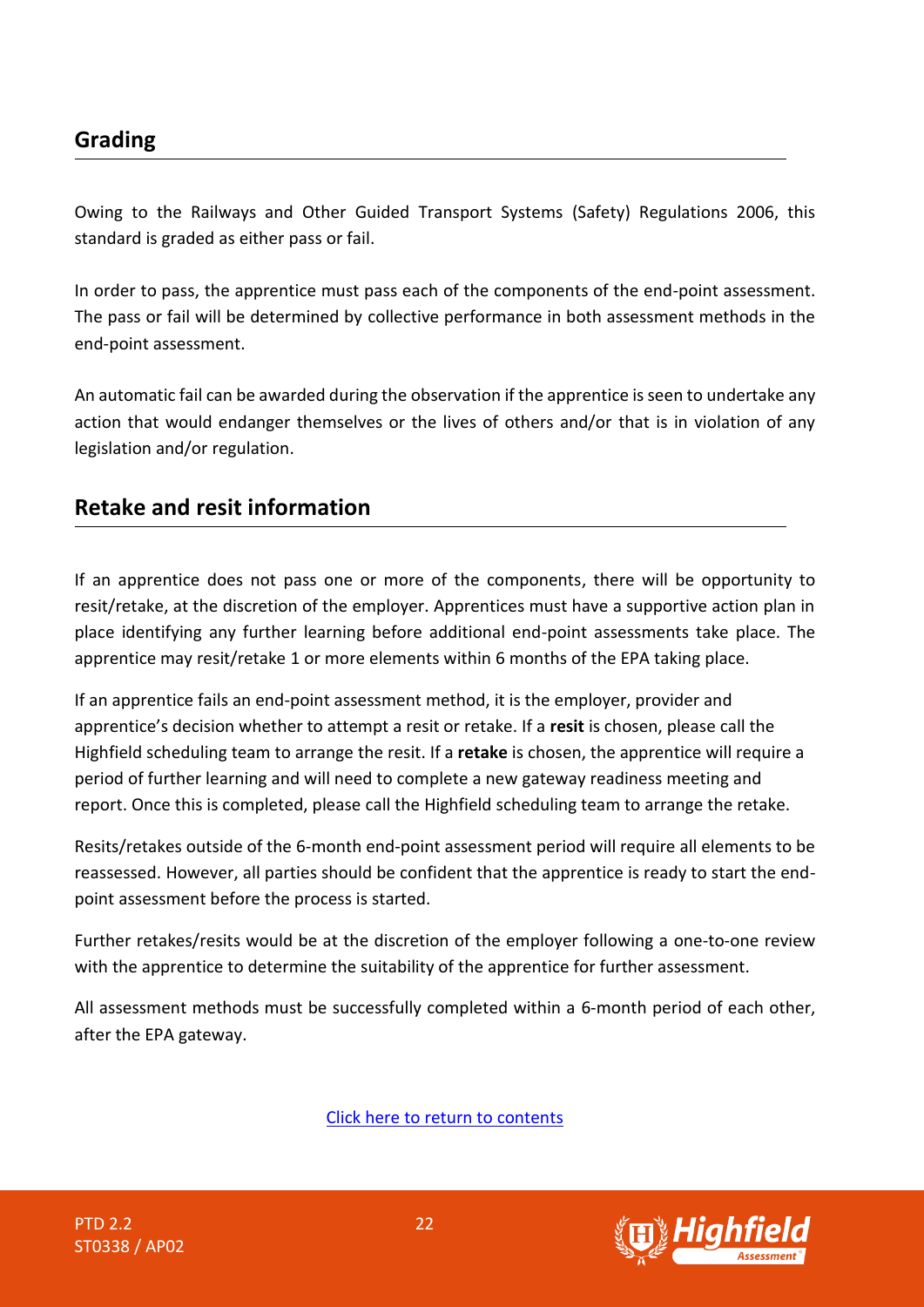<span id="page-23-0"></span>The observation will be carried out by the end-point assessor. Highfield will work with individual employers/training providers to ensure that the observation is planned to meet the relevant bus, coach or tram requirements.

The observation can be of real work activities or through simulation, provided the end-point assessor is satisfied that these sufficiently replicate a realistic working environment. If part of the observation is through simulation, away from the apprentice's normal working area, it is possible for the time to be paused between the 2 sections. However, the observation must be completed over a single day.

The observation should cover key activities, which include:

- starting or finishing a service (e.g. bringing a vehicle in and out of service, handing a vehicle over to another driver)
- operating the vehicle
- interacting with passengers and/or colleagues

Due to the safety critical role of a driver, the end-point assessor will remain passive during the observation, but what they observe will inform the professional review. The end-point assessor will be responsible for ensuring there are measures in place to stop the observation if the apprentice is deemed to be operating the vehicle unsafely.

The observation will be 1 hour.

#### **Essential coverage**

If the knowledge, skills and behaviour criteria are not explicitly evident during the observation, then the end-point assessor will ask questions regarding them at the end of the observation, after all driving activities have ceased. These questions will be based on what has been observed and will explore how the apprentice would have dealt with hypothetical situations had they arisen.

Example questions may include:

- 'What actions would you take in the event of a fire?'
- 'If you had identified a fault with the vehicle, what would be your next steps?'
- 'What actions would you have taken if there had been a passenger with a wheelchair?'

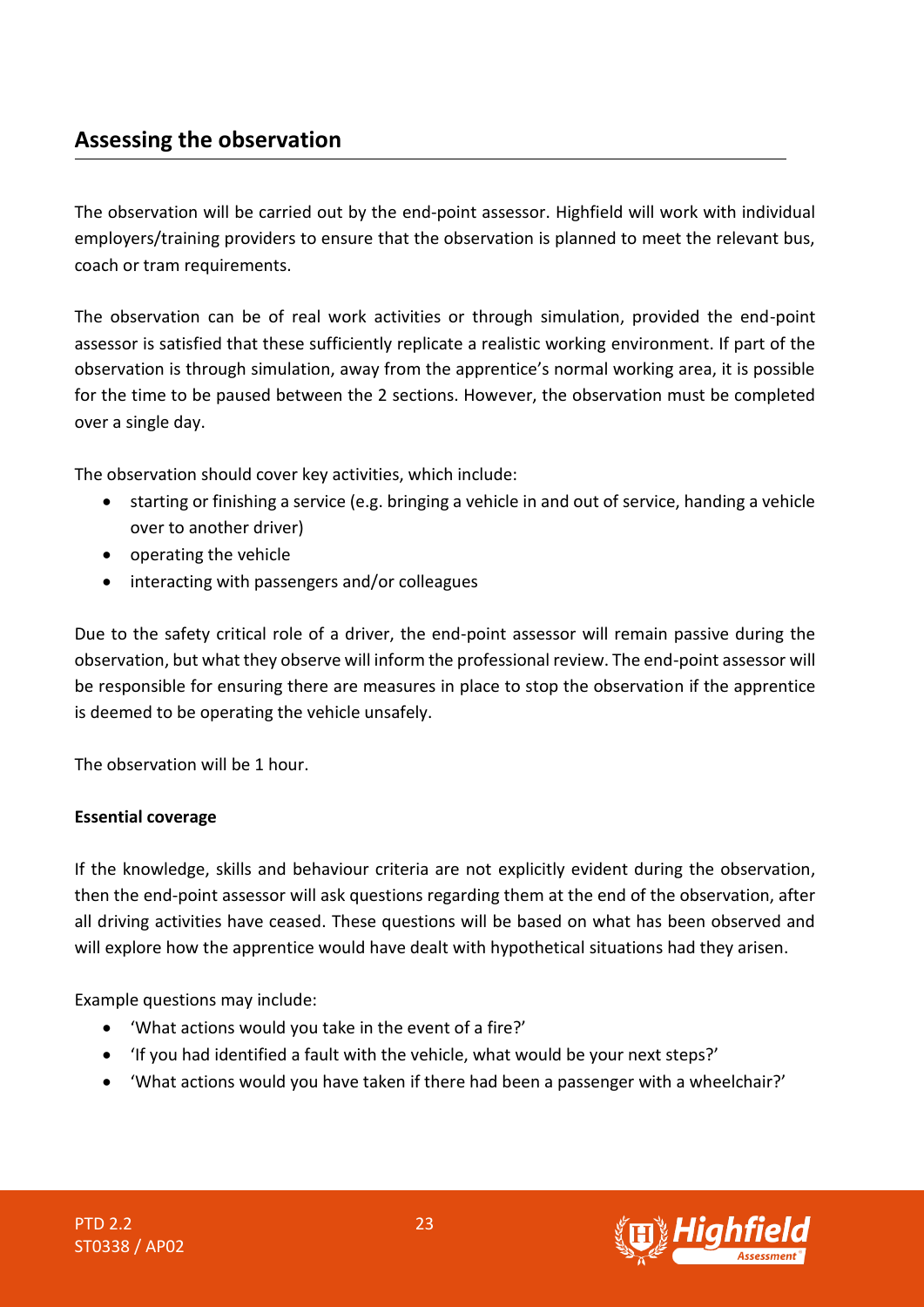## **The observation - mock assessment**

It is the employer/training provider's responsibility to prepare apprentices for their end-point assessment, and Highfield recommends that the apprentice experiences a mock observation in preparation for the real thing. The most appropriate form of mock assessment will depend on the apprentice's setting and the resources available at the time.

When designing a mock assessment, the employer/training provider should include the following elements in its planning:

- the mock observation should take place in a real workplace or a realistic simulation if the real workplace does not present all the required assessment opportunities.
- the participation of other personnel to play the parts of customers and team members. It is strongly recommended that the mock observation has been practised beforehand and all personnel involved are properly briefed on their roles.
- a 1-hour time slot should be available for the complete observation if it is intended to be a complete mock covering all relevant standards. However, this time may be split up to allow for progressive learning.
- consider a video recording of the mock assessment and allow it to be observed by other apprentices, especially if it is not practicable for the employer/training provider to carry out a separate mock assessment with each apprentice.
- ensure that the apprentice's performance is assessed by a competent trainer/assessor, and that feedback is shared with the apprentice to complete the learning experience. The mock assessment sheets may be used for this purpose.

#### **Example mock assessment - bus/coach pathway**

- Receive fees and issue tickets using appropriate systems (approx. 10 mins)
- Welcome customers, direct and assist as appropriate, providing an excellent service (approx. 5 mins)
- Operate the bus/coach (approx. 40 mins)
- Q&A to cover any criteria not covered during the observation (approx. 5 mins)

#### **Example mock assessment - tram pathway**

- Prepare a tram to bring into service (approx. 10 mins)
- Provide excellent service to customers (approx. 5 mins)
- Operate the tram (approx. 40 mins)
- Q&A to cover any criteria not covered during the observation (approx. 5 mins)

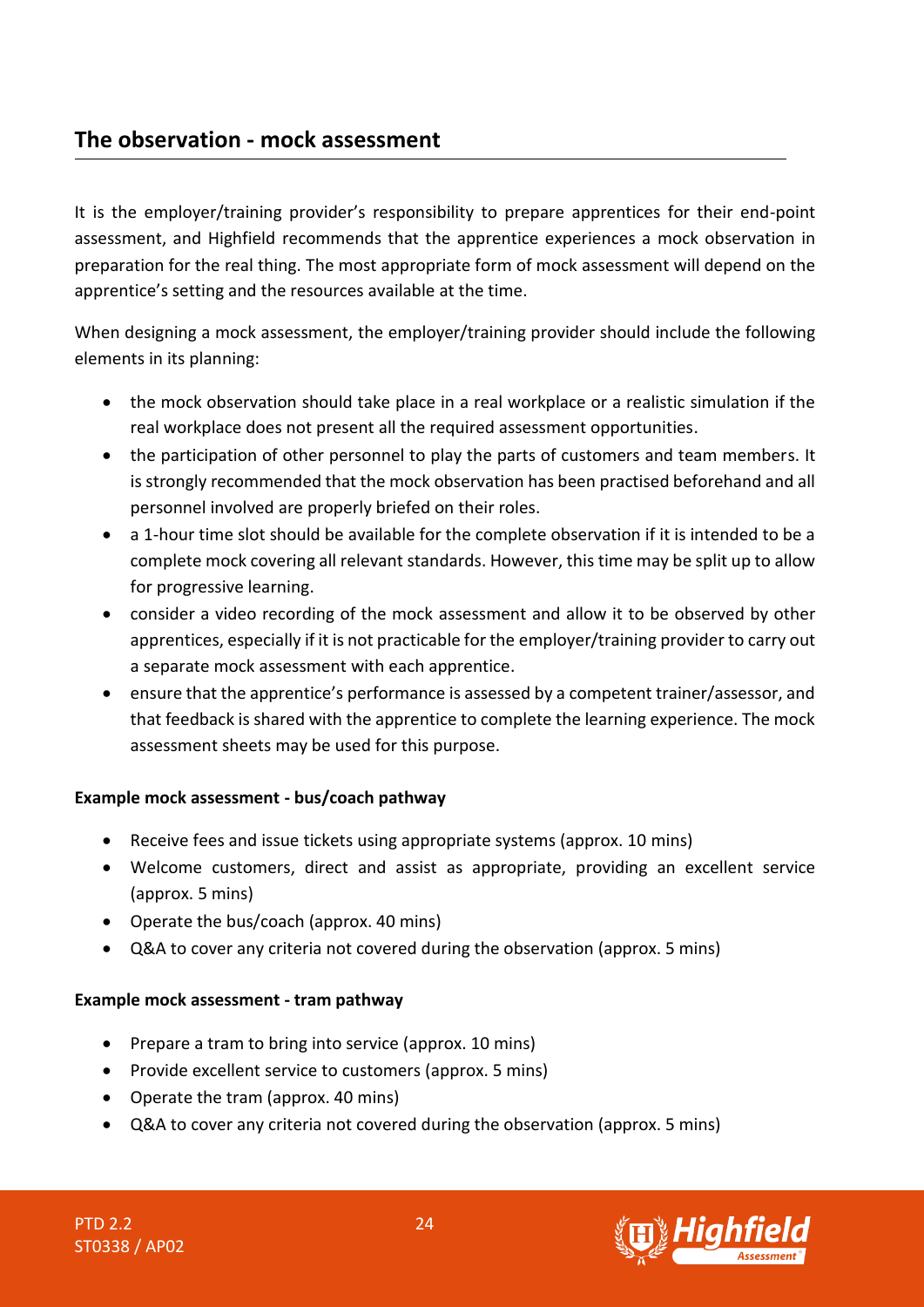During the 1-hour observation, the following standards should be evidenced. Apprentices should prepare for the observation by considering how the criteria can be met.

| <b>Core knowledge</b> |                                                        |                                                                          |
|-----------------------|--------------------------------------------------------|--------------------------------------------------------------------------|
| Reference             | Requirement                                            | Indicative assessment criteria                                           |
| K3                    | Understand the diverse range of customers within the   | K3.1 Uses clear and engaging communication to establish a good rapport   |
|                       | transport services industry, their needs, rights and   | with customers                                                           |
|                       | expectations and how to provide an excellent service   |                                                                          |
|                       | that promotes the transport industry                   | K3.2 Able to ask relevant questions to determine customers' needs        |
| K <sub>4</sub>        | Know the preparation, tests and checks required to     | K4.1 Describes how to carry out pre-drive checks to the vehicle and that |
|                       | ensure a vehicle is brought into service safely and on | the vehicle's documents are in line with organisational procedures       |
|                       | time                                                   |                                                                          |
|                       |                                                        | K4.2 Demonstrates a good awareness of staff roles and operating          |
|                       |                                                        | instructions for locations where vehicles are stored                     |
| K <sub>5</sub>        | Understand the range of route features,                | K5.1 Shows full knowledge of the range of route features required and    |
|                       | characteristics, systems and equipment, and the        | knows how to identify irregularities with systems and equipment,         |
|                       | different conditions and restrictions that may occur   | problems are recorded and promptly reported using approved methods       |
|                       | when driving                                           |                                                                          |

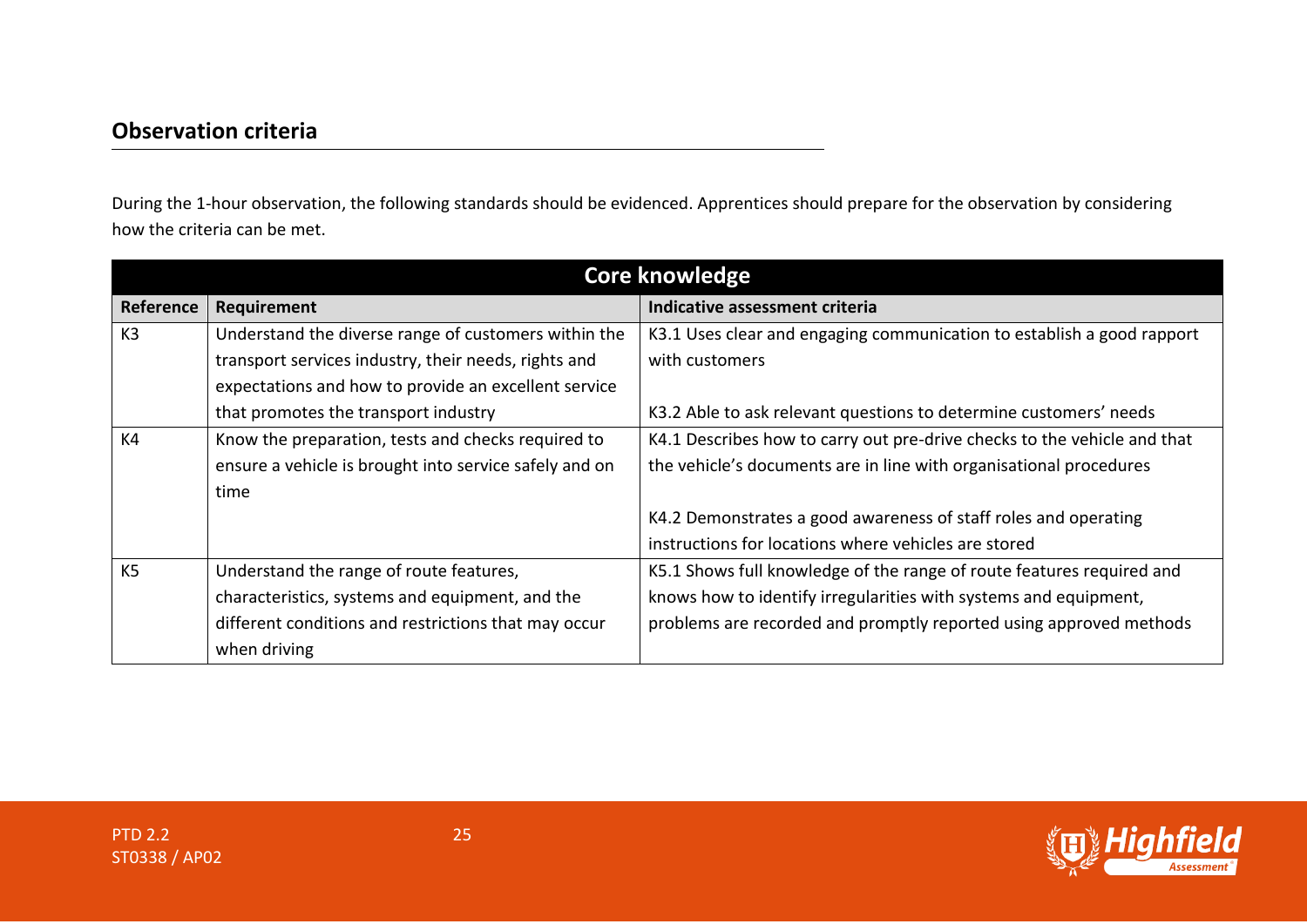| <b>Core skills and competence</b> |                                                            |                                                                            |
|-----------------------------------|------------------------------------------------------------|----------------------------------------------------------------------------|
| Reference                         | Requirement                                                | Indicative assessment criteria                                             |
| S <sub>1</sub>                    | Prepare and organise work to ensure duties can be          | S1.1 Meets the requirements for personal preparation and appearance        |
|                                   | performed in a safe and efficient manner                   |                                                                            |
|                                   |                                                            | S1.2 Obtains relevant information and documentation to ensure duties       |
|                                   |                                                            | can be performed in a safe and efficient manner                            |
| S <sub>3</sub>                    | Maintain safe working practices and comply with all        | S3.1 Applies rules, procedures and the company's policies at all times     |
|                                   | relevant health and safety procedures                      | and demonstrates due regard for safety when carrying out duties            |
| S7                                | Carry out all preparations for the shift, ensure they have | S7.1 Demonstrates how to book on duty at the correct time ensuring all     |
|                                   | been undertaken in time                                    | required checks have been completed in time for the start of the shift     |
| S <sub>8</sub>                    | Prioritise own duties to ensure activities are completed   | S8.1 Demonstrates how to prioritise own duties ensuring all activities are |
|                                   | to time and the service is maintained                      | completed to time and the service is maintained                            |
| S <sub>9</sub>                    | Maintain professional appearance and conduct               | S9.1 Carries out duties in accordance with appropriate organisational      |
|                                   |                                                            | policies concerning conduct and appearance                                 |
| <b>S10</b>                        | Check and maintain a clean, tidy and suitable transport    | S10.1 Ensures a clean and tidy working environment is maintained at all    |
|                                   | environment                                                | times                                                                      |
| <b>S19</b>                        | Ensure choice of words, actions and behaviours             | S19.1 Demonstrates a consistent approach to all customer interactions,     |
|                                   | promote equality and diversity                             | treats all customers fairly and in line with requirements                  |
| <b>S22</b>                        | Follow the appropriate rules and procedures for            | S22.1 Demonstrates core safety requirements of vehicle within a depot      |
|                                   | locating and safely accessing the vehicle, ensuring the    | or station including the appropriate authority to be gained prior to       |
|                                   | appropriate personal protective equipment is worn          | preparing vehicle                                                          |
|                                   |                                                            | S22.2 Demonstrates due regard for safety by using authorised walking       |
|                                   |                                                            | routes and wearing appropriate PPE                                         |

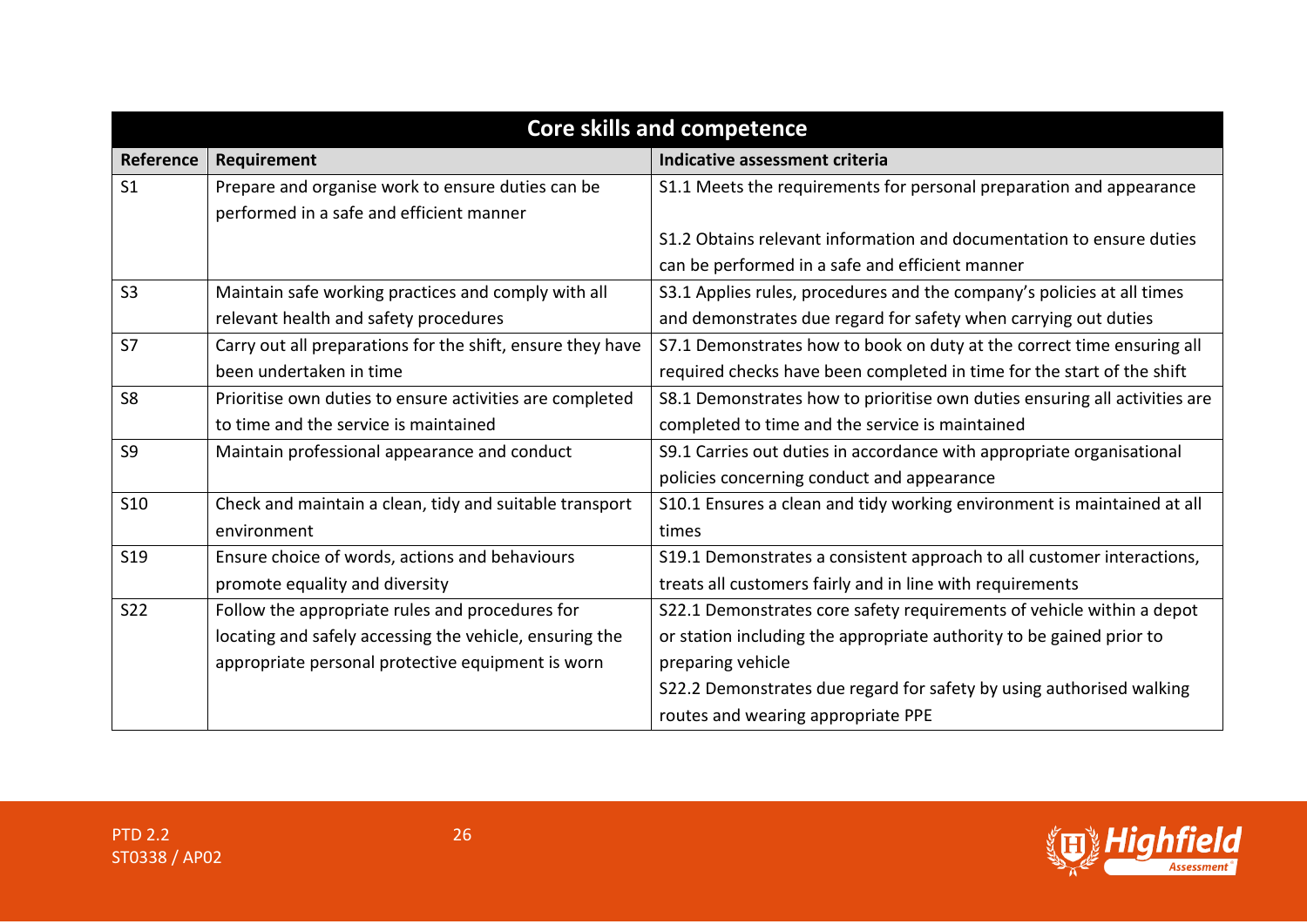| <b>S23</b> | Complete the required tests, checks and observations      | S23.1 Demonstrates how to carry out preparation/mobilisation/service     |
|------------|-----------------------------------------------------------|--------------------------------------------------------------------------|
|            | prior to commencing the journey to ensure the vehicle     | safety checks of vehicle within timescales                               |
|            | is safe, meets the standard required and the correct      |                                                                          |
|            | documentation is in place                                 | S23.2 Demonstrates good core safety and protection requirements of       |
|            |                                                           | vehicles within a depot or station                                       |
|            |                                                           |                                                                          |
|            |                                                           | S23.3 Able to report any vehicle defects or problems when preparing the  |
|            |                                                           | vehicle                                                                  |
| <b>S25</b> | Show consideration for other road users                   | S25.1 Demonstrates good decision-making skills, considers risks, takes   |
|            |                                                           | appropriate action, makes decisions when needed and is not impulsive     |
|            |                                                           |                                                                          |
|            |                                                           | S25.2 Is able to identify problems and remedy them without jumping to    |
|            |                                                           | conclusions or making assumptions                                        |
| <b>S29</b> | Ensure the vehicle displays the correct destination,      | S29.1 Checks the vehicle displays the correct destination, signage and   |
|            | signage and information                                   | information and able to make changes if necessary, without impacting on  |
|            |                                                           | the service                                                              |
| <b>S31</b> | Monitor the instrumentation and ensure the vehicle is     | S31.1 Ensures the vehicle is operating efficiently and knows what action |
|            | operating efficiently, responding to signals, signage and | to take if any irregularities are identified                             |
|            | instructions                                              |                                                                          |
| <b>S33</b> | Start and control the vehicle safely and efficiently,     | S33.1 Demonstrates a good understanding of how to start and control      |
|            | responding to signals, signage and instructions           | the vehicle safely                                                       |
|            |                                                           |                                                                          |
|            |                                                           | S33.2 Any irregularities are identified, communicated and recorded       |
|            |                                                           | promptly using approved methods                                          |

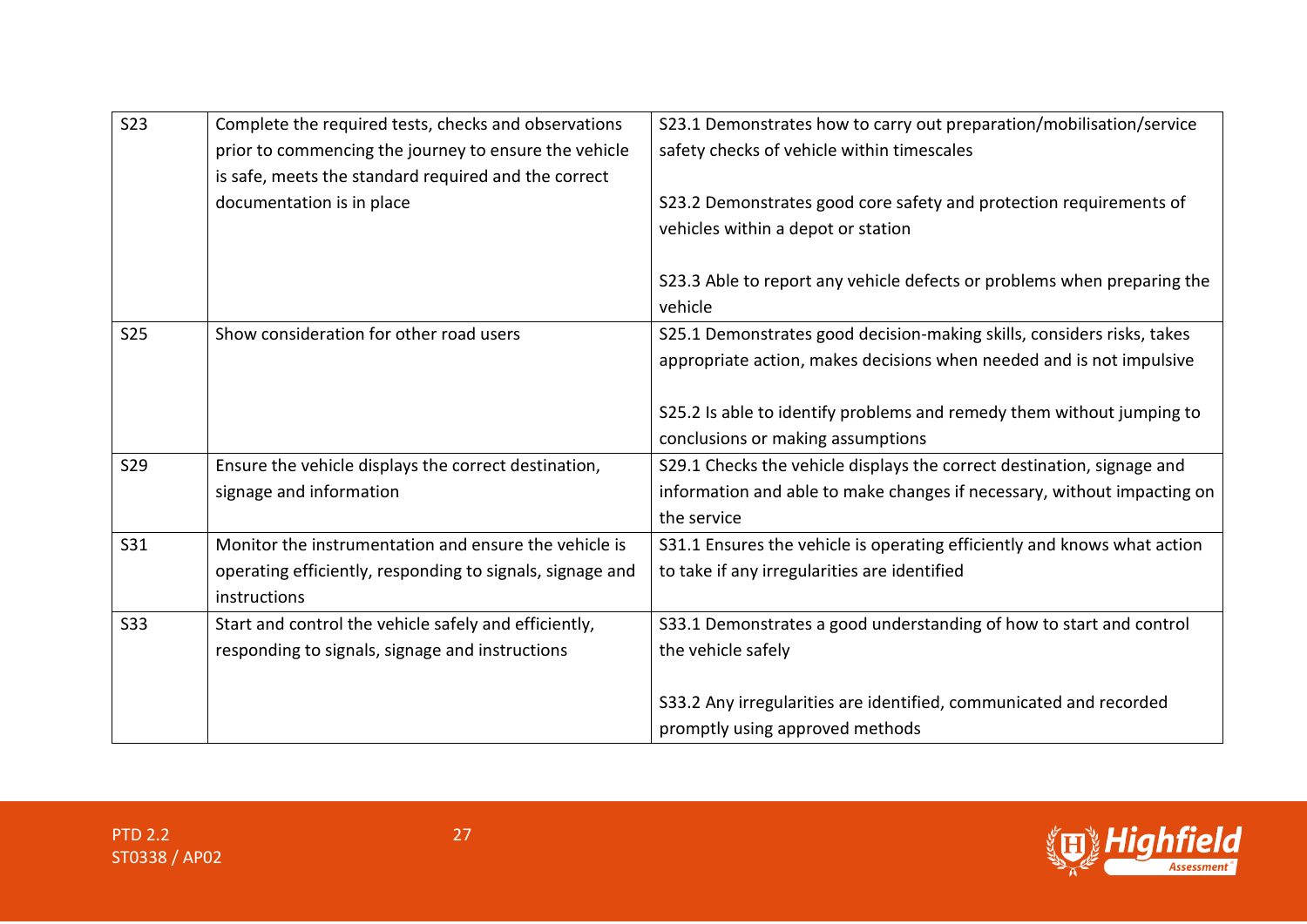| <b>S34</b> | Ensure information, comfort and ancillary systems are  | S34.1 Demonstrates an ability to ensure passengers' comfort, e.g.     |
|------------|--------------------------------------------------------|-----------------------------------------------------------------------|
|            | operational and controlled and adjusted as appropriate | smooth braking                                                        |
|            | during the journey                                     |                                                                       |
| <b>S35</b> | Make scheduled stops that comply with legislation and  | S35.1 Demonstrates a good understanding of the route being driven and |
|            | regulation and provide assistance to customers that    | applicable risks including how to make scheduled stops, assisting     |
|            | require it                                             | customers where necessary                                             |

| <b>Behaviours</b> |                                                         |                                                                          |
|-------------------|---------------------------------------------------------|--------------------------------------------------------------------------|
| Reference         | Requirement                                             | Indicative assessment criteria                                           |
| <b>B4</b>         | Be confident of their role regarding passengers' safety | B4.1 Shows ability to act to keep passengers safe at all times           |
|                   | and be organised in its delivery                        |                                                                          |
| <b>B5</b>         | Be passionate about providing quality passenger         | B5.1 Attitude is respectful and positive and never has a negative impact |
|                   | services and a role model to colleagues                 | on other people                                                          |
| <b>B6</b>         | Pay attention to detail and take pride in providing a   | B6.1 Follows standardised procedures routinely                           |
|                   | quality service                                         |                                                                          |
|                   |                                                         | B6.2 Demonstrates a quality service by working to both legislation and   |
|                   |                                                         | organisational policy requirements                                       |

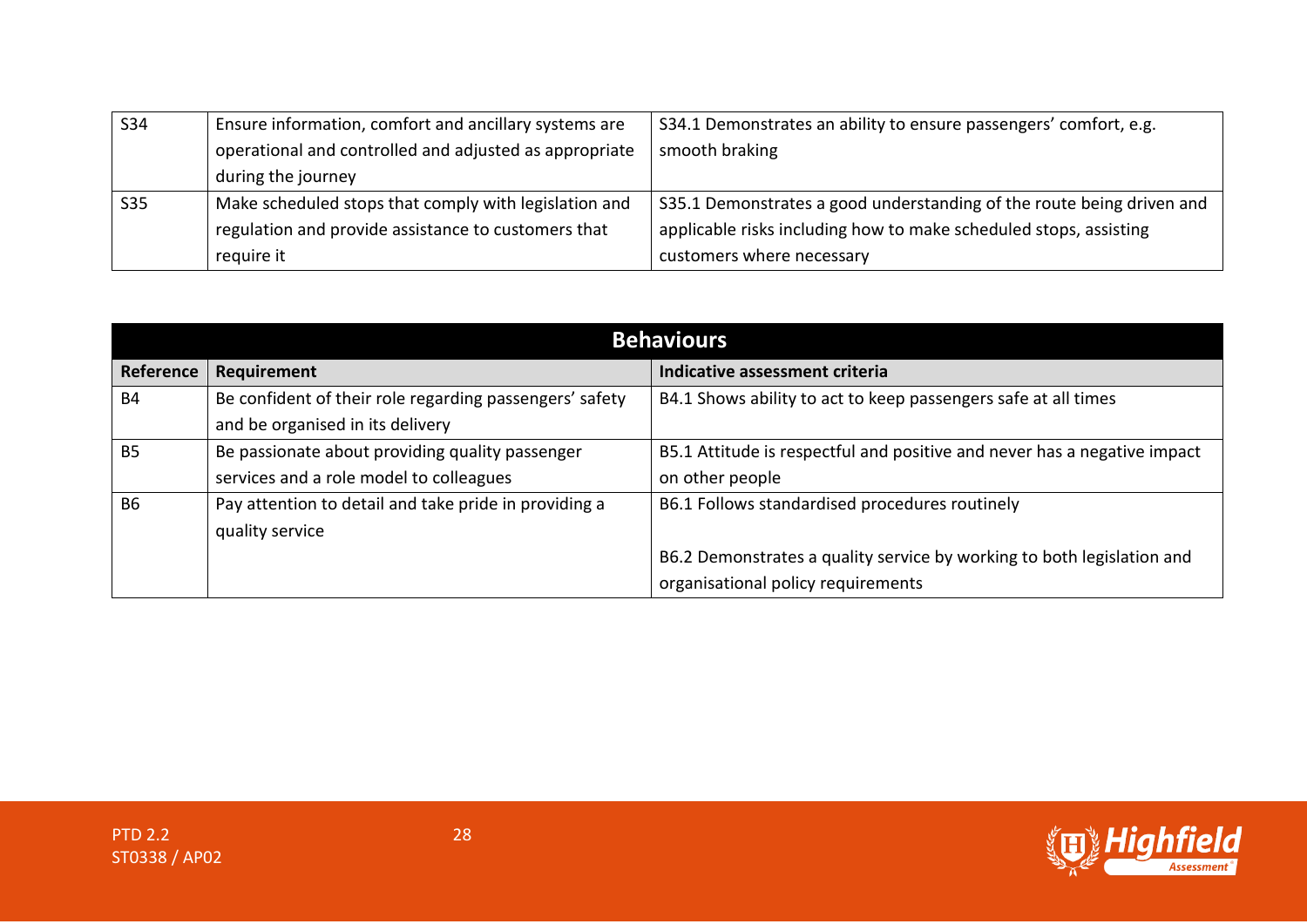| <b>Specific bus requirements</b> |                                                            |                                                                       |
|----------------------------------|------------------------------------------------------------|-----------------------------------------------------------------------|
| Reference                        | Requirement                                                | Indicative assessment criteria                                        |
| SB1                              | Receive fares and issue tickets, receipts or passes, using | SB1.1 Demonstrates how to use the appropriate systems and equipment   |
|                                  | the appropriate systems and equipment, recording           | when recording transactions, including reconciling errors             |
|                                  | transactions and dealing with errors                       |                                                                       |
| SB <sub>2</sub>                  | Welcome customers in a polite and reassuring manner,       | SB2.1 Demonstrates a good, polite manner when assisting customers as  |
|                                  | directing and assisting as appropriate and provide         | appropriate, providing relevant information when asked                |
|                                  | information relating to timetables, delays and on-board    |                                                                       |
|                                  | services                                                   |                                                                       |
| KB1                              | Know the correct procedures for collecting revenues        | KB1.1 Able to explain the procedures for collecting revenues and know |
|                                  | and understand how to use the appropriate equipment        | how to use appropriate equipment                                      |

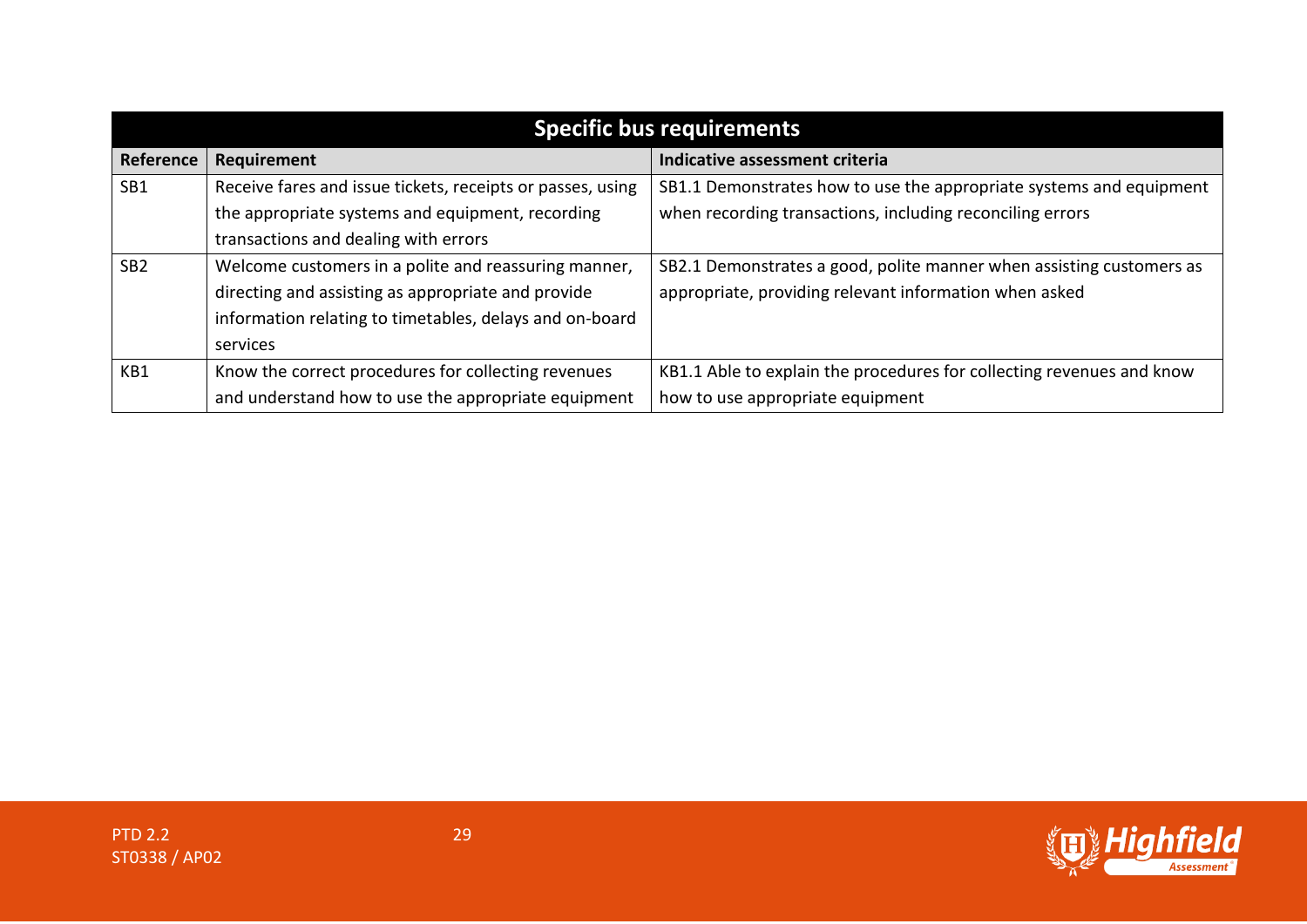|                 | <b>Specific coach requirements</b>                         |                                                                       |  |
|-----------------|------------------------------------------------------------|-----------------------------------------------------------------------|--|
| Reference       | Requirement                                                | Indicative assessment criteria                                        |  |
| SC <sub>1</sub> | Receive fares and issue tickets, receipts or passes, using | SC1.1 Demonstrates how to use the appropriate systems and equipment   |  |
|                 | the appropriate systems and equipment, recording           | when recording transactions, including reconciling errors             |  |
|                 | transactions and dealing with errors                       |                                                                       |  |
| SC <sub>2</sub> | Welcome customers in a polite and reassuring manner,       | SC2.1 Demonstrates a good, polite manner when assisting customers as  |  |
|                 | directing and assisting as appropriate and provide         | appropriate, providing relevant information when asked                |  |
|                 | information relating to timetables, delays and on-board    |                                                                       |  |
|                 | services                                                   |                                                                       |  |
| KC1             | Know the correct procedures for collecting revenues        | KC1.1 Able to explain the procedures for collecting revenues and know |  |
|                 | and understand how to use the appropriate equipment        | how to use appropriate equipment                                      |  |

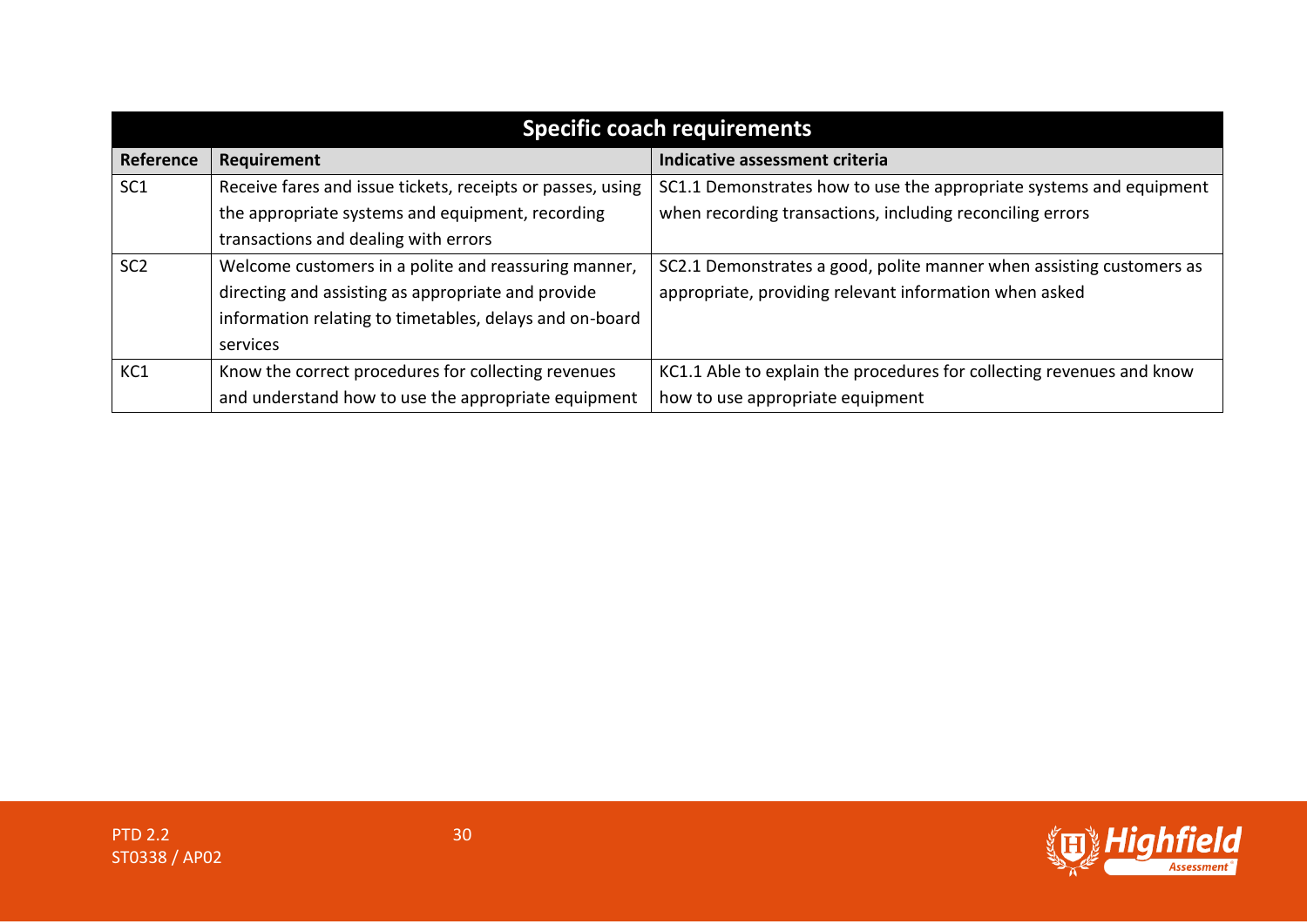| <b>Specific tram requirements</b> |                                                         |                                                                           |
|-----------------------------------|---------------------------------------------------------|---------------------------------------------------------------------------|
| Reference                         | Requirement                                             | Indicative assessment criteria                                            |
| ST <sub>1</sub>                   | Follow the safe working practices when operating a      | ST1.1 Demonstrates good core safety and protection requirements of        |
|                                   | vehicle to minimise risk to those on or near the        | trams including obtaining the appropriate authority prior to preparing    |
|                                   | tramway and tramway environment                         | the vehicle                                                               |
| ST <sub>2</sub>                   | Be able to monitor and maintain your vehicle's progress | ST2.1 Demonstrates how to monitor and maintain a vehicle's progress       |
|                                   | against an operating schedule                           | against an operating schedule                                             |
| ST <sub>3</sub>                   | Be able to bring trams into service safely and in       | ST3.1 Able to identify safety requirements when carrying out tram         |
|                                   | accordance with relevant company procedures             | preparation, service safety check or tram mobilisation                    |
|                                   |                                                         |                                                                           |
|                                   |                                                         | ST3.2 Able to carry out preparation/mobilisation/service safety checks of |
|                                   |                                                         | tramcar being operated within timescales                                  |

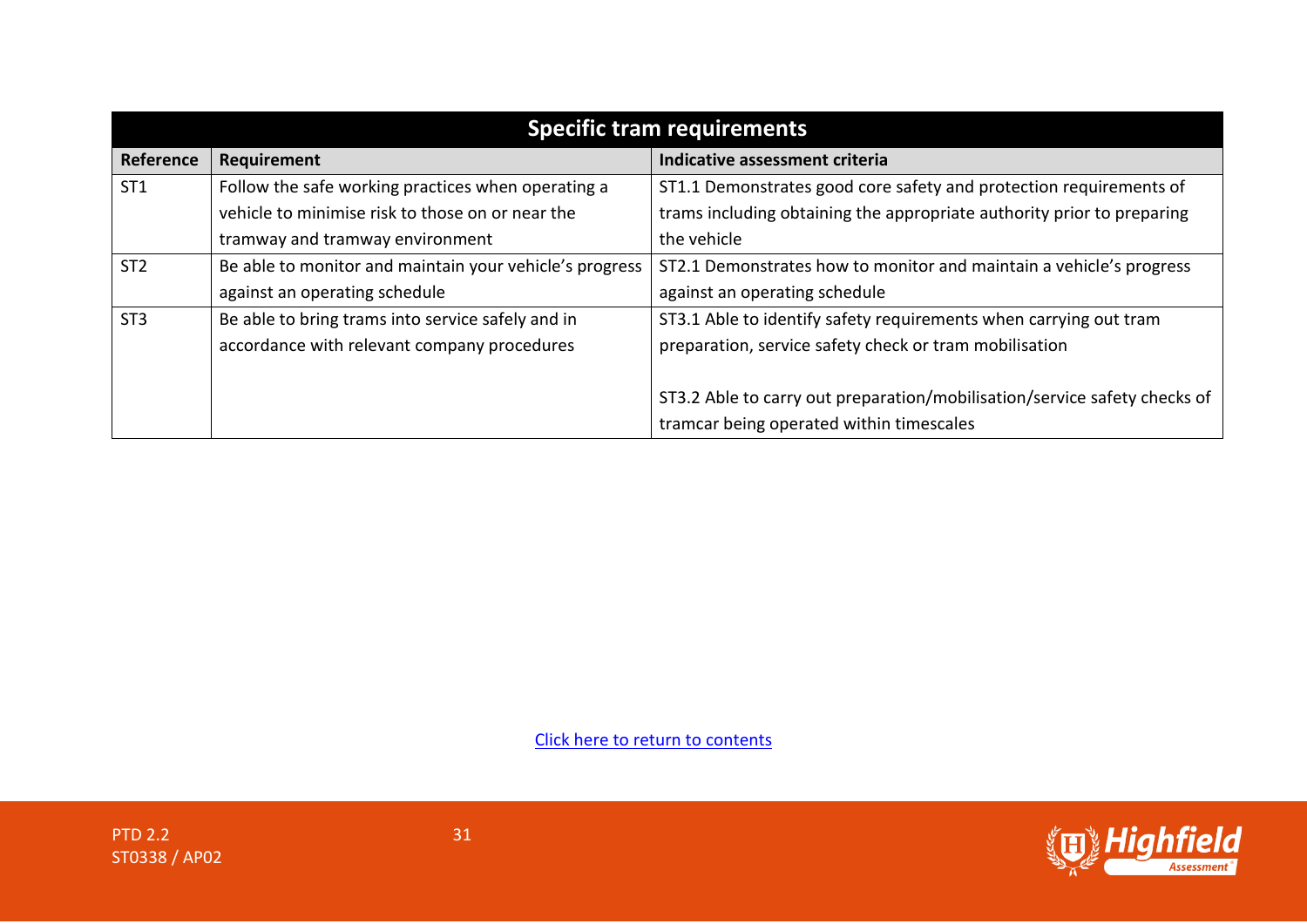<span id="page-32-0"></span>The professional review is the final component of the end-point assessment and should take place within 7 days of the observation. Ideally it will occur on the same day as the observation and will be administered by the same end-point assessor. However, if it is not possible for the same end-point assessor to administer both the observation and professional review, Highfield will ensure there are procedures in place to ensure the feedback and outcomes from the observation are understood and used by the end-point assessor undertaking the review.

The professional review will last approximately 1 hour. Adequate breaks must be provided.

The professional review will be conducted in a 'controlled environment', i.e. a quiet room, away from the normal place of work. The professional review can take place remotely and where the discussion is not face to face, end-point assessors must ensure adequate controls are in place to maintain fair and accurate assessment, and have robust procedures in place to authenticate learners' identities.

The end-point assessor needs to see evidence during the professional review that the criteria below have been met, as well as evidence of understanding, not just knowledge recall.

The end-point assessor must be given access to evidence of the apprentice's structured onthe-job learning (e.g. the journey log) when entering gateway. The apprentice may also have a copy of their journey log that they can refer to if required.

The review will be structured as a discussion around the criteria listed below. If the conversation does not flow naturally, the end-point assessor will prompt the learner with non-leading questions. The journey log will be used to inform this.

#### **Before the assessment:**

Employers/training providers should:

- ensure the apprentice knows the date, time and location of the assessment
- ensure the apprentice knows which criteria will be assessed (outlined on the following pages)
- encourage the apprentice to reflect on their experience and learning on-programme to understand what is required to meet the criteria
- be prepared to provide clarification to the apprentice, and signpost them to relevant parts of their on-programme experience as preparation for this assessment

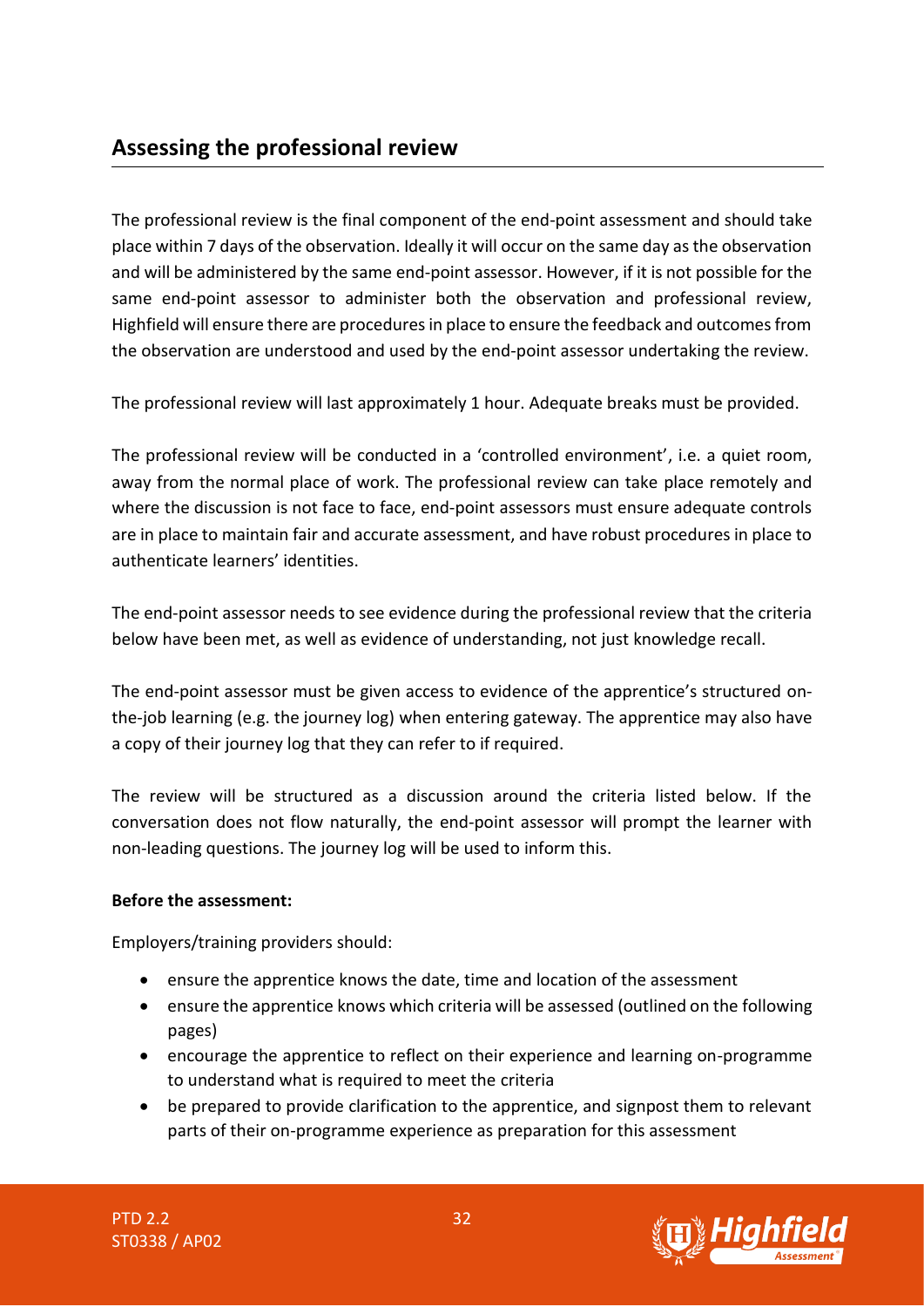### **The professional review - mock assessment**

It is the employer/training provider's responsibility to prepare apprentices for their end-point assessment, and Highfield recommends that they experience a mock professional review in preparation for the real thing. The most appropriate form of mock assessment will depend on the apprentice's setting and the resources available at the time. In designing a mock assessment, the employer/training provider should consider the following elements in their planning:

- a 1-hour timeslot should be available to complete the professional review, if it is intended to be a complete mock assessment covering all relevant standards. However, this time may be split up to allow for progressive learning.
- consider an audio recording of the mock, and to allow it to be heard by other apprentices, especially if it is not practicable for the employer/training provider to carry out a separate mock assessment with each apprentice.
- ensure that the apprentice's performance is assessed by a competent trainer/assessor, and that feedback is shared with the apprentice to complete the learning experience. The mock assessment document sheets later in this guide may be used for this purpose.
- structured 'open' questions should be used as part of the professional review, which do not lead the candidate, but allow them to express their knowledge in a calm and comfortable manner.

The end-point assessor will need to see evidence of understanding, not just knowledge recall. The discussion will be structured around the criteria listed below.

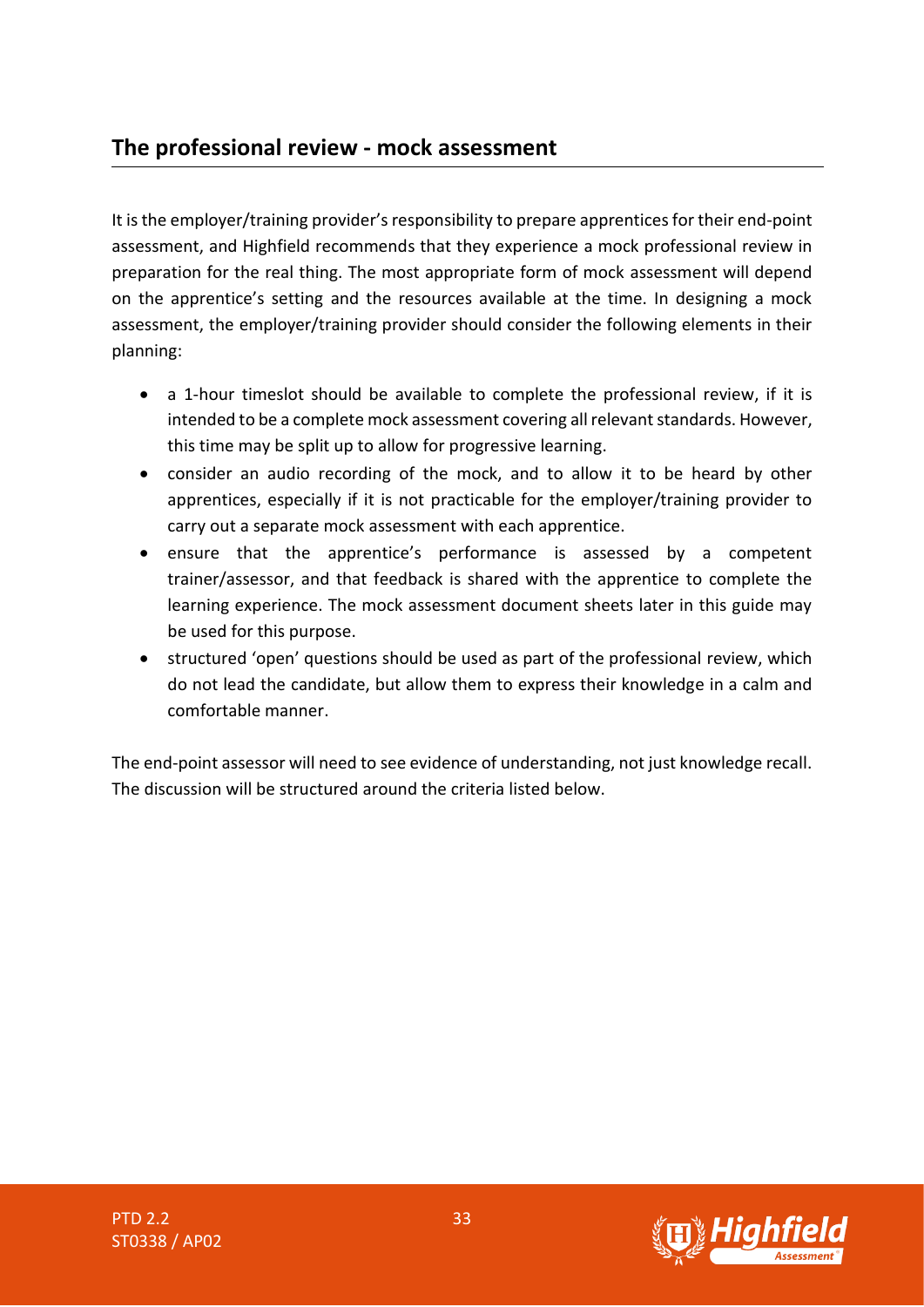# **The professional review - sample questions**

The sample questions below are indicative and are provided to give an indication of the types of question likely to be asked during the professional review.

#### **Core knowledge:**

'Tell me about your organisation and your position within it.'

**Core skills and competence:** 

'What are your procedures regarding lost property?'

'Tell me about an emergency or potential emergency situation that occurred, and the actions that you took.'

**Behaviours:**

'Tell me about the behaviours you should display when interacting with others.'

**Specific bus knowledge and understanding:**

'Tell me about the signage involved with your role.'



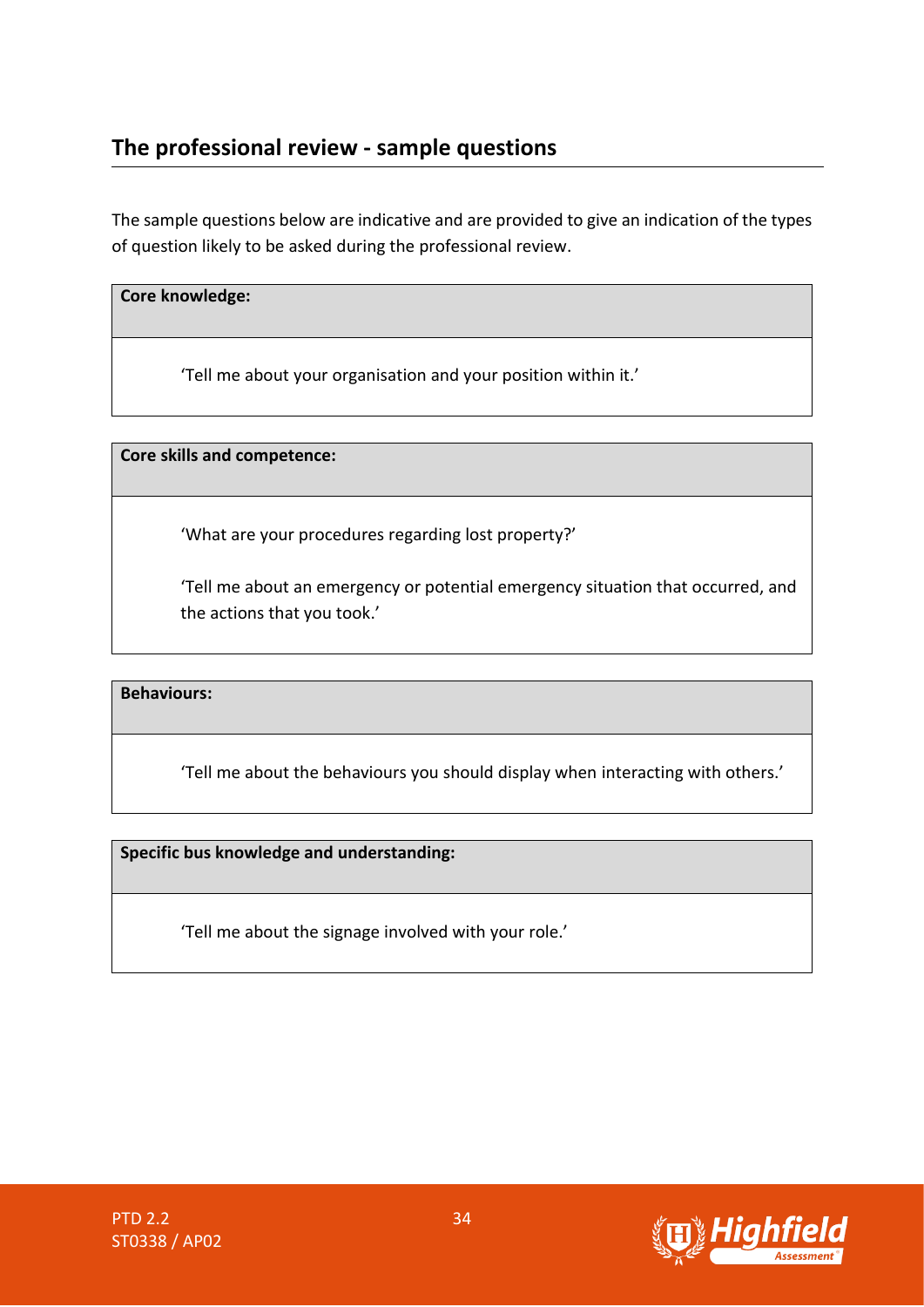**Specific coach knowledge and understanding:** 

'In the event of a route change, how would you adjust signage?'

**Specific tram knowledge and understanding:** 

'What are the actions you must take at different tramway crossings?'

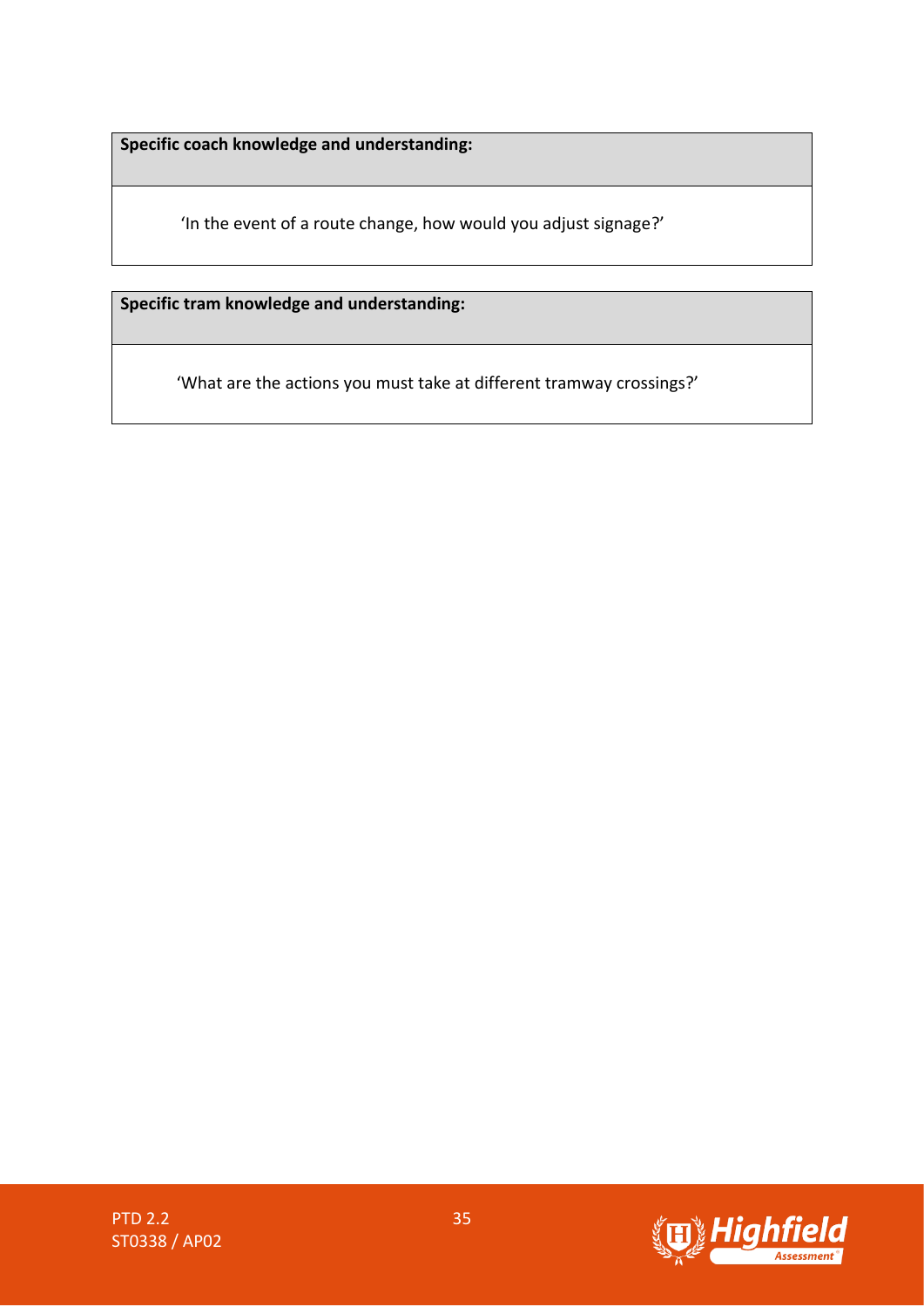# **Professional review criteria**

Throughout the professional review, the assessor will review the apprentice's competence in all of the criteria outlined below. Therefore, apprentices should prepare for the professional review by considering how the criteria can be met.

| <b>Core knowledge</b> |                                                        |                                                                            |
|-----------------------|--------------------------------------------------------|----------------------------------------------------------------------------|
| Reference             | Requirement                                            | Indicative assessment criteria                                             |
| K1                    | Understand what is required of you to ensure you and   | K1.1 Knows how to comply and monitor legislation, procedures and           |
|                       | your customers comply with relevant rules,             | regulations                                                                |
|                       | procedures, regulations and laws that can impact on    |                                                                            |
|                       | the transport environment and its safe operation       | K1.2 Demonstrates a good awareness of changes to rules/regulations and     |
|                       |                                                        | operating instructions                                                     |
| K <sub>2</sub>        | Understand the range of services available and have    | K2.1 Demonstrates a good knowledge of the company's structure and          |
|                       | an appreciation of the commercial transport            | their role within the company                                              |
|                       | environment                                            |                                                                            |
| K <sub>6</sub>        | Know the different vehicle types, features, systems    | K6.1 Demonstrates a full understanding of route features and risks         |
|                       | and equipment and the responsibilities and the range   | applicable to the routes assigned to the apprentice                        |
|                       | of actions required of the driver to ensure delays are |                                                                            |
|                       | minimised and the journey is undertaken safely and     |                                                                            |
|                       | securely                                               |                                                                            |
| K7                    | Know the range of situations, failures, incidents and  | K7.1 Able to explain the procedures to follow when dealing with a range of |
|                       | emergencies that could occur and the actions and       | situations and what actions and considerations to be taken when these      |
|                       | considerations to be taken when these have been        | have been identified                                                       |
|                       | identified and the procedures to follow                |                                                                            |



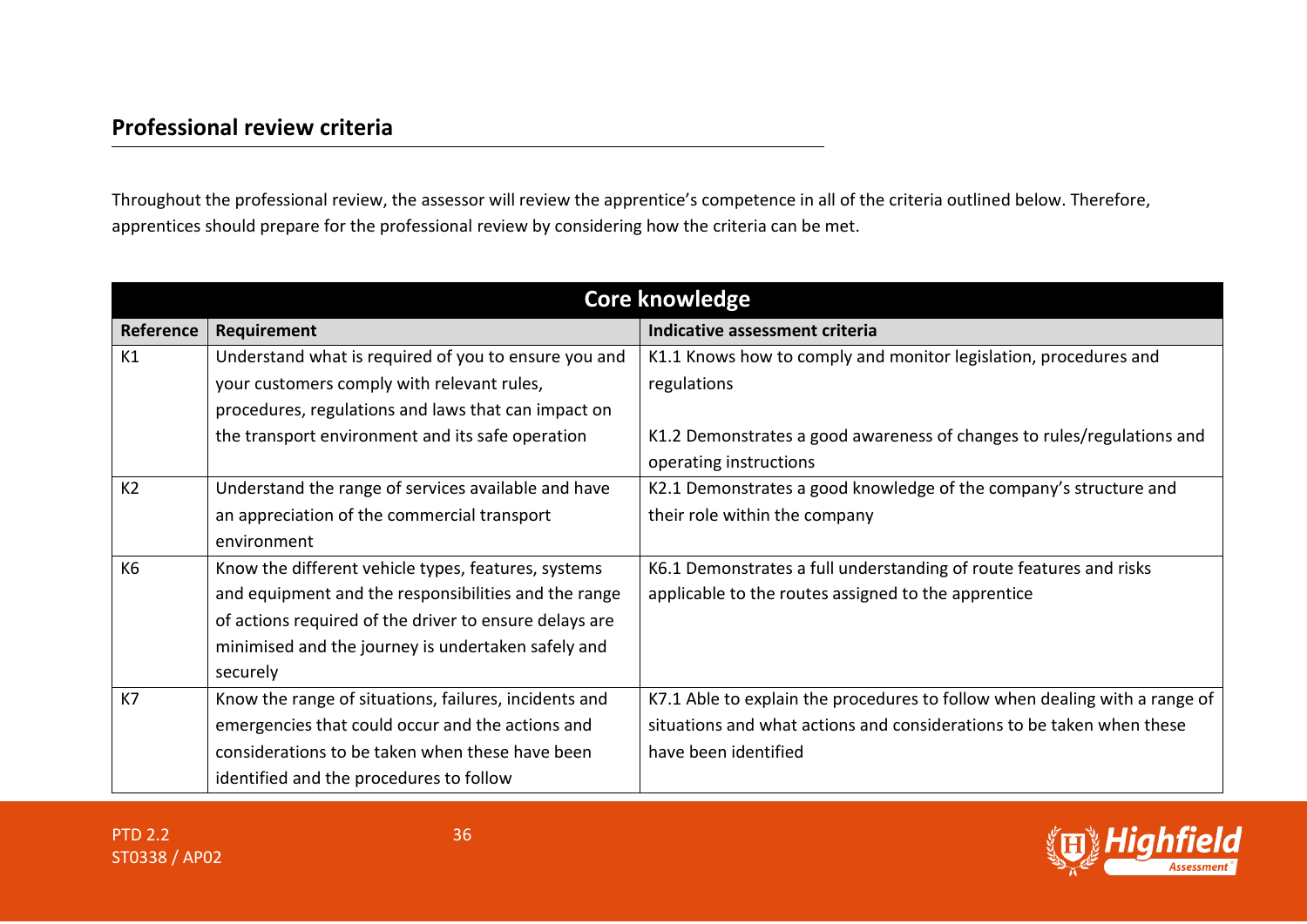| <b>Core skills and competence</b> |                                                          |                                                                          |
|-----------------------------------|----------------------------------------------------------|--------------------------------------------------------------------------|
| Reference                         | Requirement                                              | Indicative assessment criteria                                           |
| S <sub>2</sub>                    | Identify and check all relevant notices are read,        | S2.1 Able to identify, communicate and act on company information and    |
|                                   | understood and acted on                                  | notices                                                                  |
| <b>S4</b>                         | Recognise inappropriate behaviour that could lead to a   | S4.1 Able to recognise inappropriate behaviour and knows how to assess   |
|                                   | conflict and remain alert for breaches of security and   | the risks in the situation                                               |
|                                   | emergency situations, taking prompt and appropriate      |                                                                          |
|                                   | action to ensure safety                                  | S4.2 Able to prioritise the action to be taken, in line with approved    |
|                                   |                                                          | organisational guidelines                                                |
| <b>S5</b>                         | Act appropriately during incidents and emergency         | S5.1 Describes when and how to get help from other sources in            |
|                                   | situations to minimise risk                              | situations outside own personal authority or ability to deal with        |
| S <sub>6</sub>                    | Evaluate situations that impact on the transport service | S6.1 Able to collect and report information following a situation        |
|                                   | and provide solutions to restore operations              |                                                                          |
| S11                               | Identify and safeguard lost property                     | S11.1 Can explain in full the procedures to follow when lost property is |
|                                   |                                                          | reported or found                                                        |
| <b>S12</b>                        | Review progress and performance and develop yourself     | S12.1 Demonstrates a good knowledge of progression opportunities and     |
|                                   | within your role                                         | reflects on opportunities for personal improvement                       |
| <b>S13</b>                        | Obtain feedback on performance from others,              | S13.1 Able to demonstrate where feedback on personal performance has     |
|                                   | identifying skills and knowledge gaps                    | been collated                                                            |
| <b>S14</b>                        | Provide information that supports the safe operation of  | S14.1 Proactively shares information, which can be trusted               |
|                                   | the transport service and is inclusive of all groups     |                                                                          |
|                                   |                                                          | S14.2 Considers impact of own actions on other people or activities      |
| <b>S15</b>                        | Identify the nature of an enquiry and seek clarification | S15.1 Able to ask relevant questions to determine customers' and         |
|                                   | when needed                                              | stakeholders' needs                                                      |

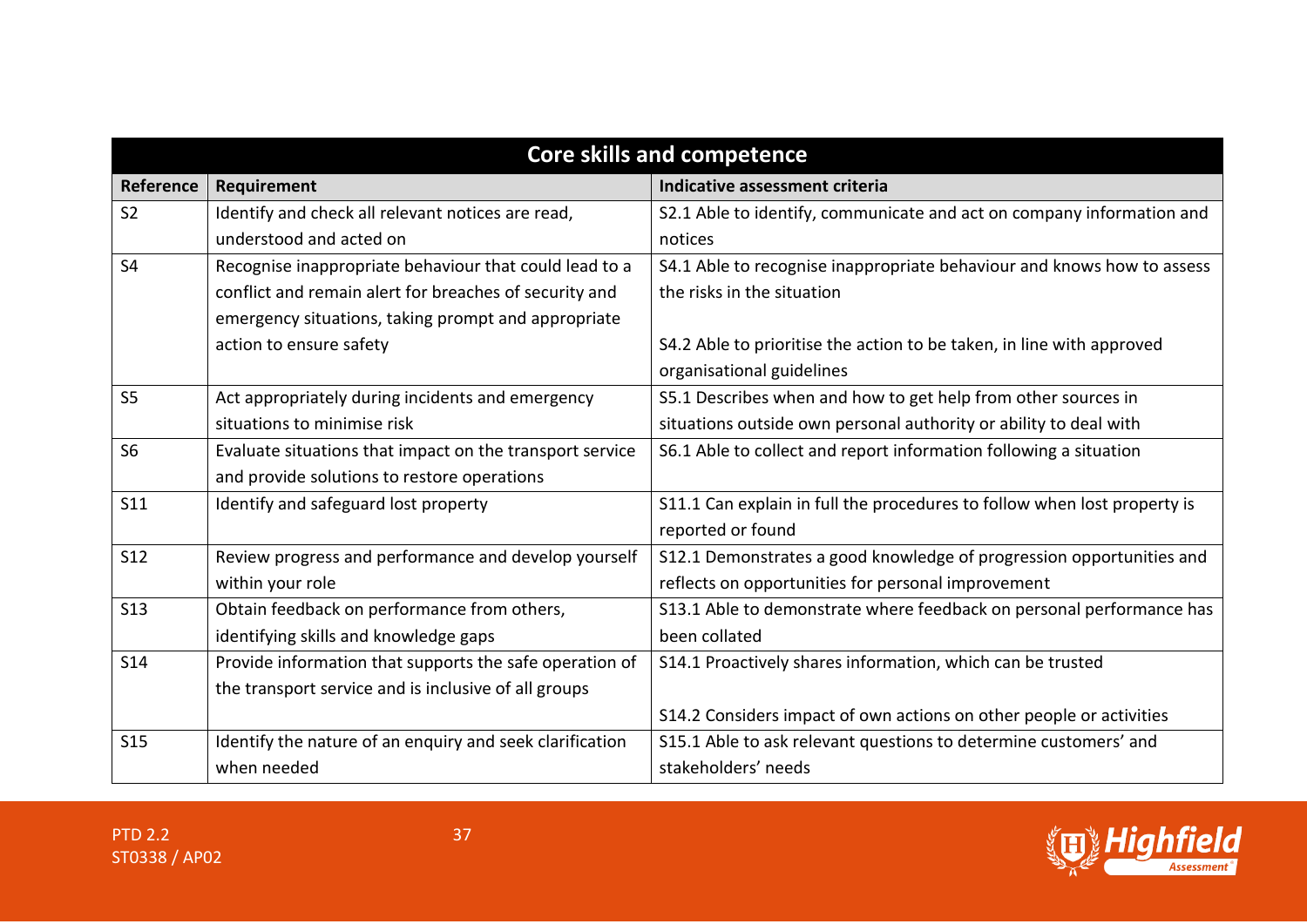| <b>S16</b> | Respond in a timely, positive and helpful manner to      | S16.1 Is cooperative and helpful to customers, colleagues and managers  |
|------------|----------------------------------------------------------|-------------------------------------------------------------------------|
|            | enquiries, complaints and compliments                    |                                                                         |
| <b>S17</b> | Recognise when circumstances could lead to confusion,    | S17.1 Describes the needs of others when taking action, in a way that   |
|            | panic or conflict, providing assistance that is          | reduces any potential conflict                                          |
|            | considerate of risk and reassurance that is sympathetic  |                                                                         |
|            | and promotes goodwill                                    |                                                                         |
| <b>S18</b> | Respond to colleagues in a way that supports the safe    | S18.1 Attitude is respectful and positive and does not have a negative  |
|            | operation of the transport service and promotes          | impact on other people                                                  |
|            | professionalism                                          |                                                                         |
| <b>S20</b> | Present a cohesive and collective approach to achieve    | S20.1 Considers the impact of own actions on other people or activities |
|            | team and business results                                |                                                                         |
| <b>S21</b> | Seek out and verify information and documentation        | S21.1 Routinely follows standardised procedures relating to planned     |
|            | relating to planned activities                           | activities                                                              |
| <b>S24</b> | Drive safely and efficiently at all times, including     | S24.1 Describes how to drive the vehicle in a way that does not put     |
|            | operating the vehicle in restricted spaces and all       | others at risk including restricted spaces and different weather        |
|            | weather conditions                                       | conditions                                                              |
| <b>S26</b> | Hand over a vehicle to the control of others by ensuring | S26.1 Able to clearly describe the procedure and prepare the relevant   |
|            | appropriate procedures are followed and the required     | information for handing the vehicle over to others                      |
|            | information and documents are complete                   |                                                                         |
| <b>S27</b> | Prepare and submit documents, reports and logs           | S27.1 Able to prepare and submit documentation containing               |
|            | containing performance, incident and technical           | performance, incident and technical information                         |
|            | information                                              |                                                                         |
| <b>S28</b> | Make timely and clear announcements to ensure            | S28.1 Able to describe how and when to make timely and clear            |
|            | passengers are kept informed of delays and               | announcements to passengers                                             |
|            | interruptions to the service and implications to the     |                                                                         |
|            | timetable                                                |                                                                         |

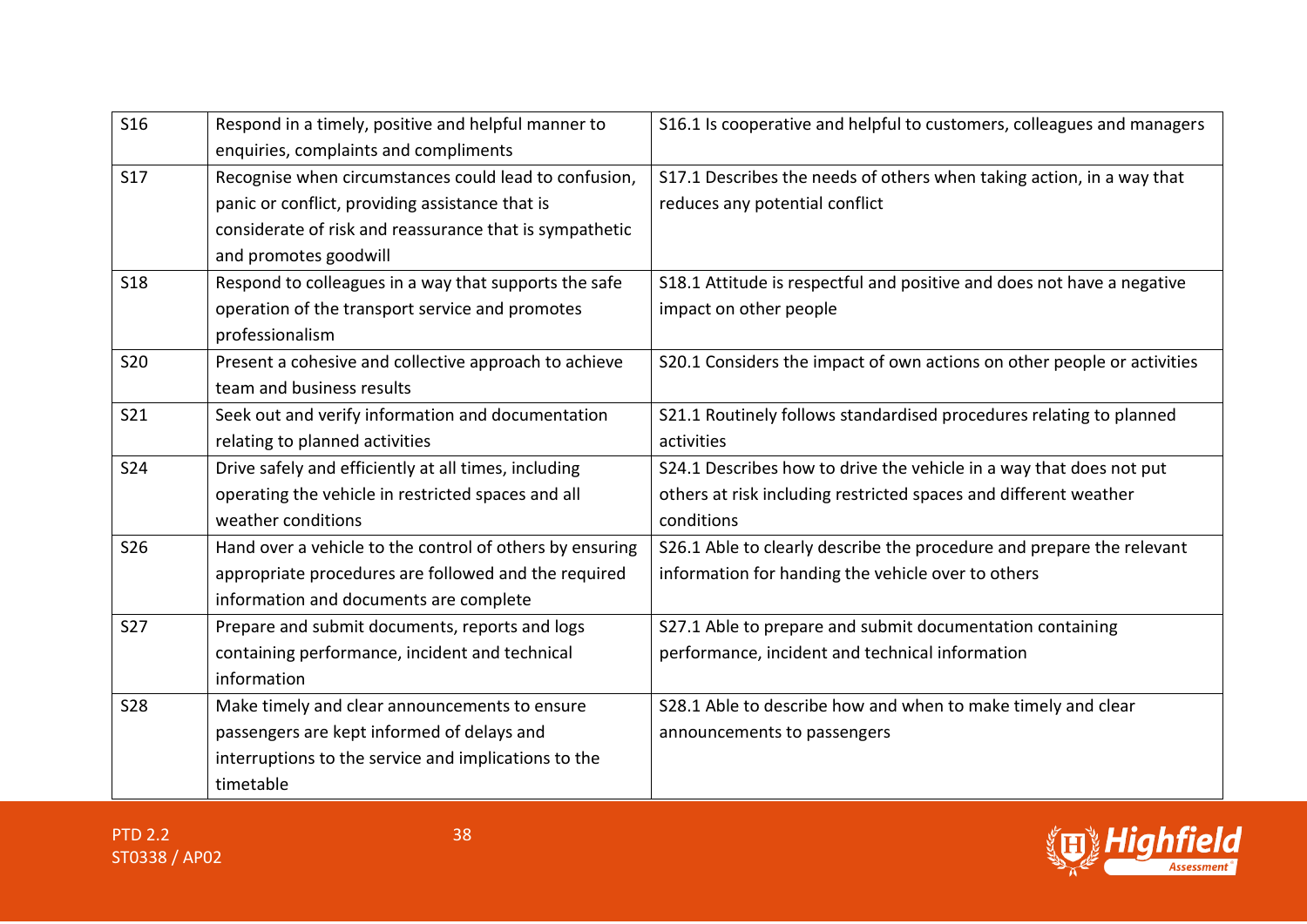| S30        | Interpret information and respond to on-board           | S30.1 Describes how to assist customers with enquiries in a clear, polite, |
|------------|---------------------------------------------------------|----------------------------------------------------------------------------|
|            | enquiries                                               | respectful and friendly manner                                             |
| S32        | Respond to warnings and indications, adopt a            | S32.1 Describes the different warnings and indications                     |
|            | systematic approach to diagnose and rectify faults and  |                                                                            |
|            | failures using approved methods and techniques          | S32.2 Able to establish the occurrence and location of faults and failures |
|            |                                                         | accurately and promptly and report using the appropriate organisational    |
|            |                                                         | procedures                                                                 |
| S36        | Take appropriate action when external factors interfere | S36.1 Able to implement approved safety measures for protection            |
|            | with the planned journey                                | following organisational procedures                                        |
| <b>S37</b> | Take appropriate action when emergency situations       | S37.1 Able to identify and report an emergency situation, understands      |
|            | arise ensuring that priority is given to the safety of  | how to contain the risk and minimise the effect the emergency has on       |
|            | passengers and other road users                         | others                                                                     |
| <b>S38</b> | Take a vehicle out of service by delivering it to the   | S38.1 Able to clearly describe the actions and reporting procedures when   |
|            | appropriate location ensuring it is positioned,         | a vehicle needs to be taken out of service                                 |
|            | immobilised, shut down and secured                      |                                                                            |

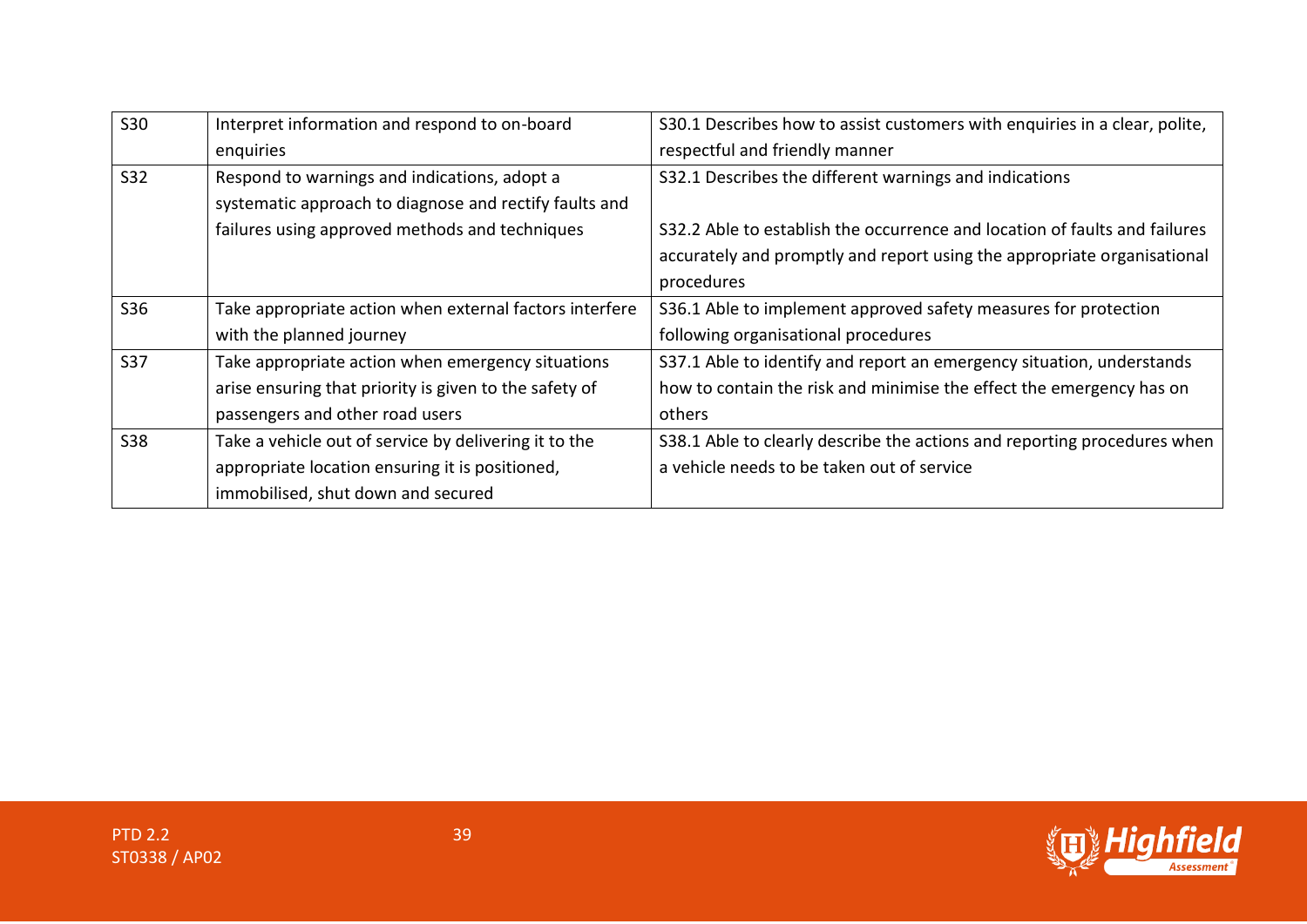| <b>Behaviours</b> |                                                                                                       |                                                                                             |  |
|-------------------|-------------------------------------------------------------------------------------------------------|---------------------------------------------------------------------------------------------|--|
| Reference         | Requirement                                                                                           | Indicative assessment criteria                                                              |  |
| <b>B1</b>         | Be approachable and friendly at all times                                                             | B1.1 Proactively shares information, which can be trusted at all times                      |  |
|                   |                                                                                                       | B1.2 Openly supports change                                                                 |  |
| <b>B2</b>         | Be a good listener, respectful of others' beliefs and<br>personal circumstances                       | B2.1 Listens to and acts on feedback                                                        |  |
|                   |                                                                                                       | B2.2 Attitude is respectful and positive and never has a negative impact<br>on other people |  |
| B <sub>3</sub>    | Be aware of risks impacting on passengers' safety and<br>remain calm under pressure when issues occur | B3.1 Concentrates on immediate task at hand                                                 |  |
|                   |                                                                                                       | B3.2 Remains calm and professional when under pressure                                      |  |

| Specific bus requirements |                                                                                                           |                                                                                                                             |
|---------------------------|-----------------------------------------------------------------------------------------------------------|-----------------------------------------------------------------------------------------------------------------------------|
| Reference                 | Requirement                                                                                               | Indicative assessment criteria                                                                                              |
| KB <sub>2</sub>           | Understand the importance of correct signage and how                                                      | KB2.1 Describes the different types of correct signage and how they                                                         |
|                           | to display it. Understand the importance of good<br>customer service and know where to locate information | would be displayed                                                                                                          |
|                           | regarding timetables, delays and on-board services.                                                       | KB2.2 Describes the importance of good customer service and has a good<br>knowledge of where to locate relevant information |